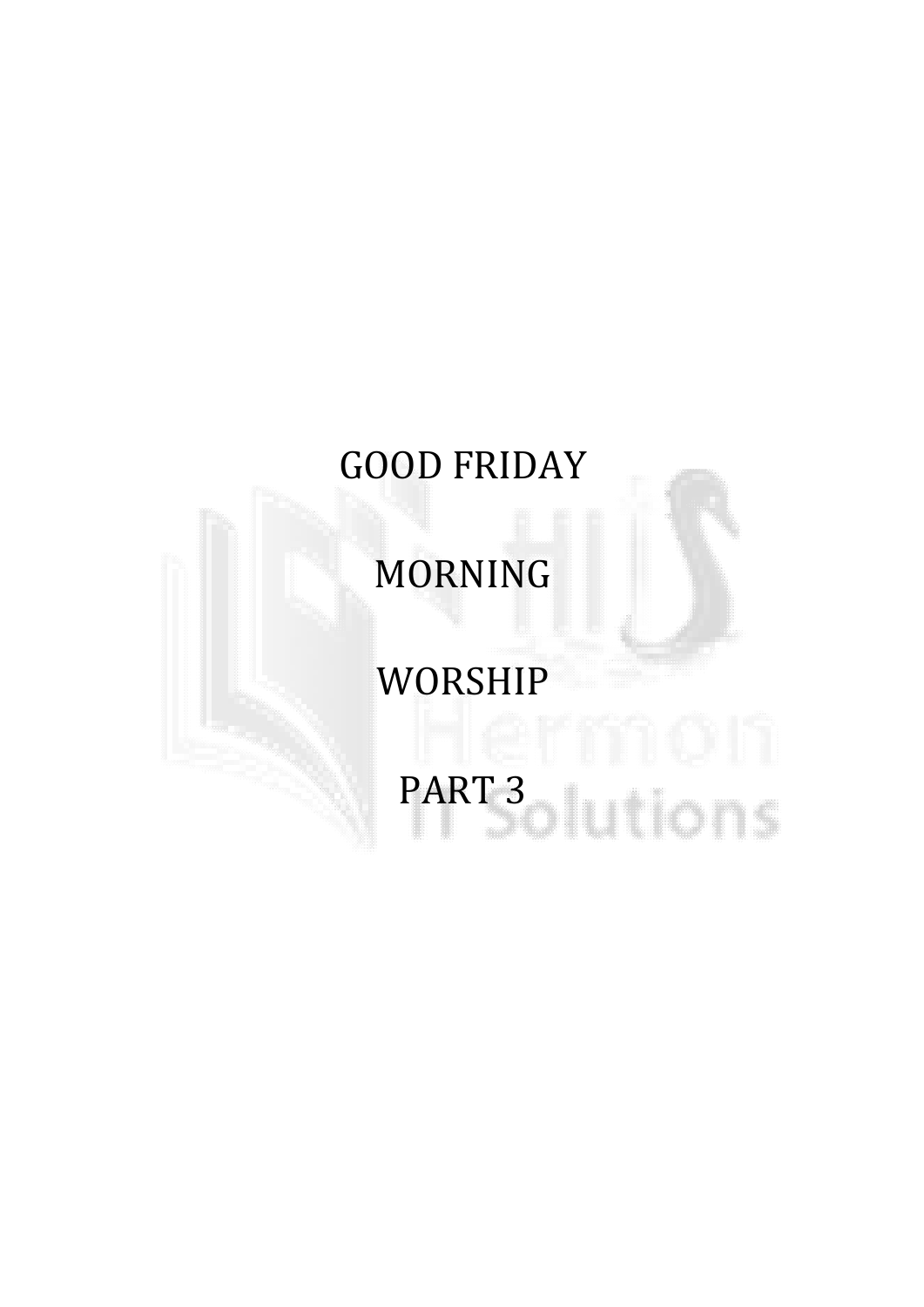# Velliyaazcha Kaalathe Namaskaara Kramam

# Moonaam Bhaagam

# Praarambha Sthuthi (Pg.148)

- **P. Pithaavinum, Puthranum, Parishudha-Roohaaikkum sthuthi.**
- **C. Aadhimuthal ennannekkum thanne. Amen.**
- **P. Aakaashavum bhoomiyum Thante mahathwam-kondu niranjirikkunna balavaanaaya Dhaivam Thamburaan, parishudhan, parishudhan, parishudhan, unnathangalil sthuthi.**
- **C. Karthaavinte thirunaamathil vannavanum, varuvaan-irikkunnavanum vaazhthappettavan-aakunnu. Unnathangalil sthuthi.**

# Kauma

#### *(Moonnu praavashyam pattakkaarente pinnaalle ettuchollenam)*

**Nyayavisthaarathil Thante dhaasanaal parihasikkappetta Mashiha Thamburaane, Ninte nyaaya visthaara divasathil, dhaya thonni njangalodu karuna cheiyyename.** *┼ Kuriyelaayisson.*

#### *(Pattakkaarente pinnaalle ettuchollenam)*

utions **Njangalude Karthaave, Ninakku sthuthi, Ninte Pithaavinu bahumaanavum, Parishudha-Roohaaikku vandhanavum, pukazhchayum undaayirikkatte. Paapikalaaya njangalude-mel anugrahangalum, karunakalum undaayirikkename. Melulla Yerushaleminte vaathilukal thurannu, Mashihaaye, Ninte simhaasanathin munpaake, njangalude praarthanakal praveshikkumaar-aakaname. Njangalude Karthaave, Ninakku sthuthi. Ennekkum njangalude sharanavume, Ninakku sthuthi. Baarekmaar.**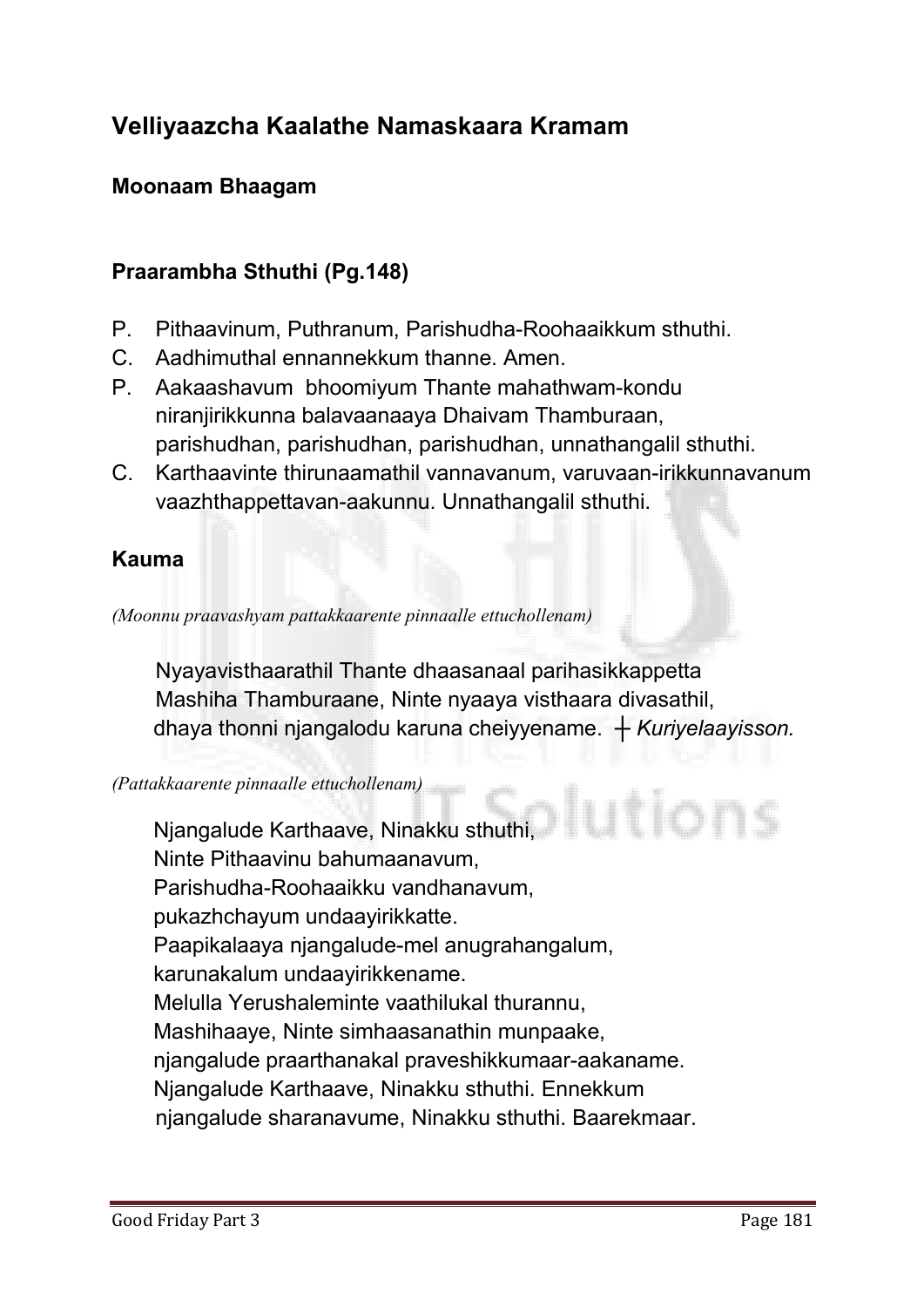# Order of Worship for Friday Morning

# Third Part

# Praise

- **P. Praise be to the Father, to the Son and to the Holy Spirit.**
- **C. As it was in the beginning, is now and forever shall be. Amen.**
- **P. Holy, holy, holy, Lord God of power and might, heaven and earth are full of Thy glory.i Praise in the highest.**
- **C. Blessed is He who has come and is to come again**  in the name of the Lord.<sup>ii</sup> Praise in the highest.

# Adoration

**O Lord the Messiah, who was mocked by Thy servant on the day of Thy trial, on the day when Thou doest judge the world in righteousness, be compassionate and have mercy on us. ┼** *Lord, have mercy***.**

*(Repeat after the priest)*

Solutions **Our Lord, praise be to Thee, glory be to Thy Father, and our praise and worship be to the Holy Spirit. May Thy blessings and mercies be on us sinners. O Messiah, open the doors of heavenly Jerusalem so that our prayers may reach Thy throne of grace. Our Lord, praise be to Thee. Praise be to Thee, our eternal refuge. Bless us O Lord.**

*<sup>(</sup>To be said three times after the priest)*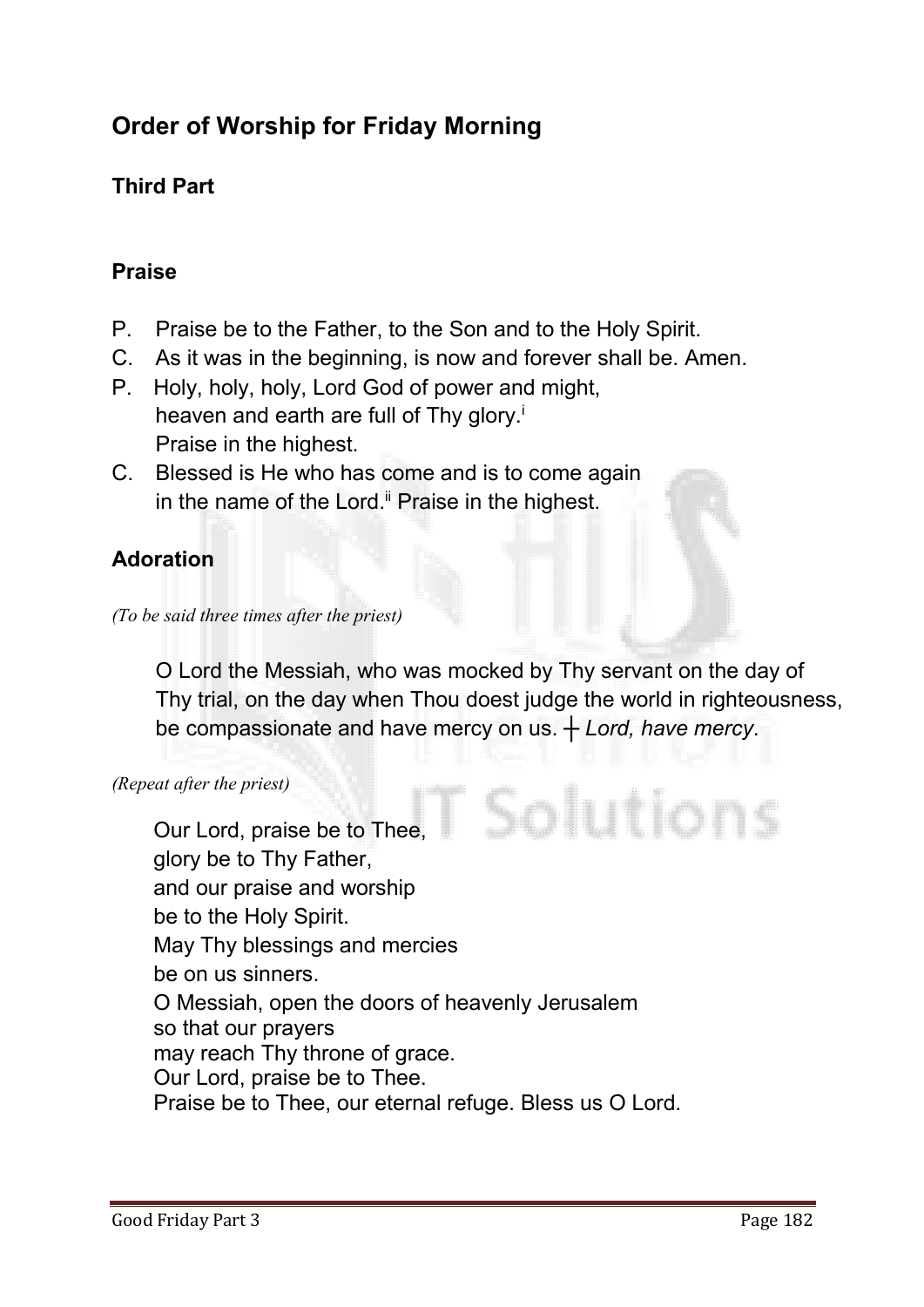#### *(Allenkil geetham)*

**Karthaa, sthuthi Ninakku, Thaathanu bahumaanam, Vishudha-Roohaaikku, pukazhcha vandhanam. Paapikalaakunna, Ninnude adiyaaril anugraham, krupayum chorinjeedename Nee. Melulla Yerushalem vaathil thurannittu, Mashiha, simhaasane praarthana ethaname. Sthuthi en Karthaave, sthuthi en Karthaave, nithya sharanavume, sthuthithe. Baarekmaar.**

# Karthaavinte Praarthana (Pg.2)

- **P. Swargasthanaaya njangalude Pithaave,**
- **C. Ninte naamam parishudham aakkapedename. Ninte Raajyam varename; Ninte ishtam swargathile-pole, bhoomiyilum-aakaname. Njangalkku aavashyamulla aahaaram innu njangalkku tharename. Njangalude kadakkaarodu njangal kshamichirikkunnathu-pole, njangalude kadangalum, dhoshangalum, njangalodum kshamikkename. Njangale pareekshayilekku praveshippikkaathe, njangale dhushtanil ninnu rakshichu-kollename; enthukondennaal, Raajyavum, shakthiyum, mahathwavum, ennekkum Ninakkullath-aakunnu. Amen.**

#### *(Allenkil geetham)*

# Karthaavinte Praarthana (Pg.3)

- **P. Swarlokathil-irunnarulum Dheva, njangalude Thaatha,**
- **C. Ninthiru-naamam paavanamaai, perumaarapettee-dename.**
- **P. Thaathaa Ninnude thiru Raajyam, vannee-daname eeyulakil.**
- **C. Thiruhitham ethu-pol suraloke, athu-polivideyum-aakaname.**
- **P. Vendunn-aahaaram engalkkinn-ekaname Nee Karthaave.**
- **C. Anyarod-engal kshamichathu-pol, adiyaar paapam mochikka.**
- **P. Pareekshayil-engale aakkaruthe, dhushtanil ninnozhi-vaakkuka Nee.**
- **C. Raajyam, shakthi, mahathwangal, ennum Ninakkullava. Amen.**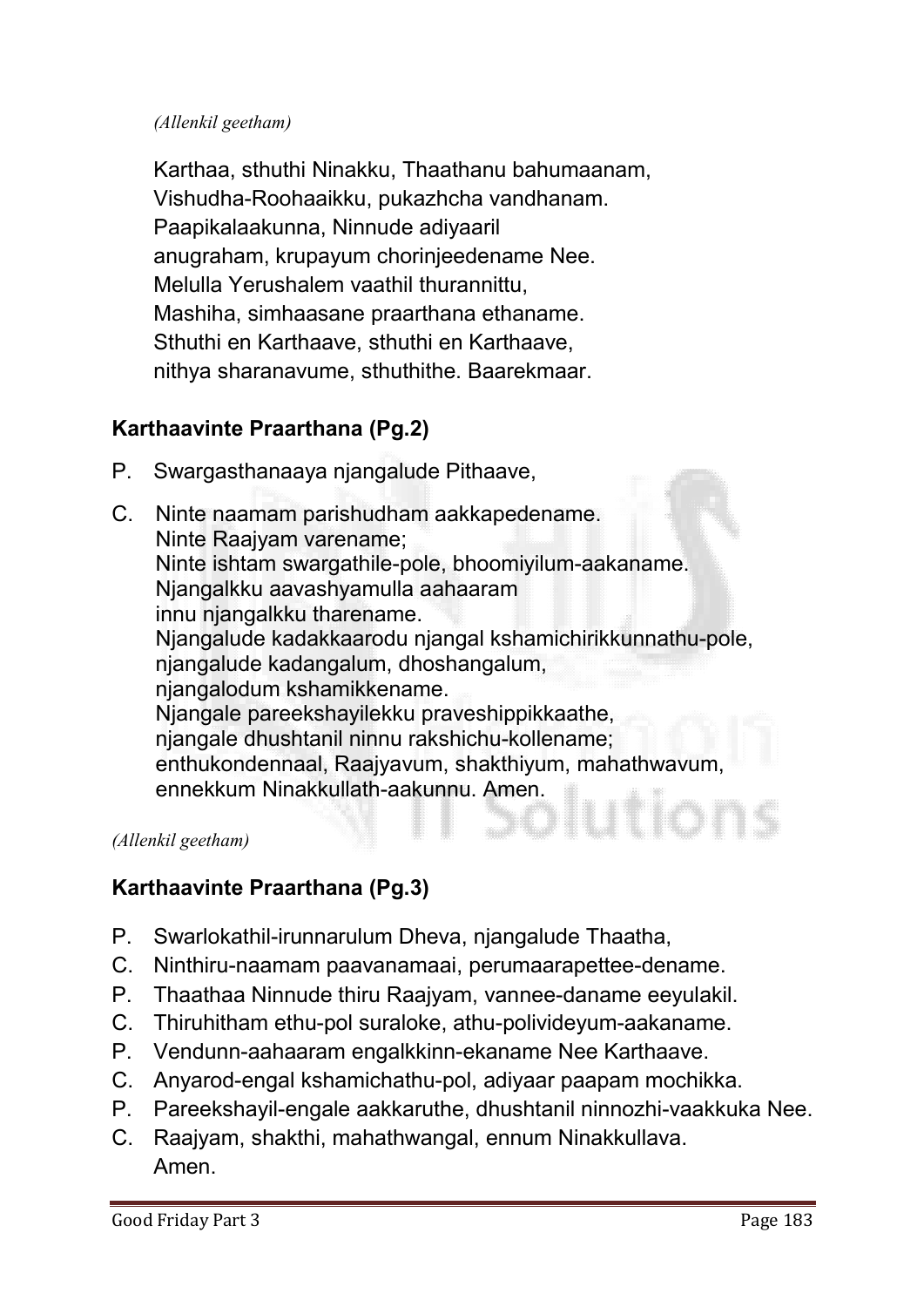*(Or in song)* 

**Praise be to Thee O Lord, glory be to the Father and to the Holy Spirit, our praise and worship. Bestow Thy blessings and grace upon us, Thy sinful servants. O Messiah, open the doors of heavenly Jerusalem so that our prayers may reach Thy throne of grace. My Lord, praise be to Thee. My Lord, praise be to Thee. Praise be to Thee, our eternal refuge. Bless us O Lord.**

# The Lord's Prayeriii

- **P. Our Father in heaven,**
- **C. hallowed be Thy name. Thy Kingdom come; Thy will be done on earth, as it is in heaven. Give us this day our daily bread. Forgive us our sins and offences, as we forgive those who sin against us. Lead us not into temptation and deliver us from the evil one; for Thine is the Kingdom, the power and the glory forever and ever. Amen.**

*(Or in song)*

# The Lord's Prayer

- **P. Our Father in heaven,**
- **C. Hallowed be Thy name.**
- **P. Thy Kingdom come;**
- **C. Thy will be done on earth, as it is in heaven.**
- **P. Give us this day our daily bread.**
- **C. Forgive us our sins as we forgive those who sin against us.**
- **P. Lead us not into temptation and deliver us from the evil one,**
- **C. For Thine is the Kingdom, the power and the glory, forever and ever. Amen.**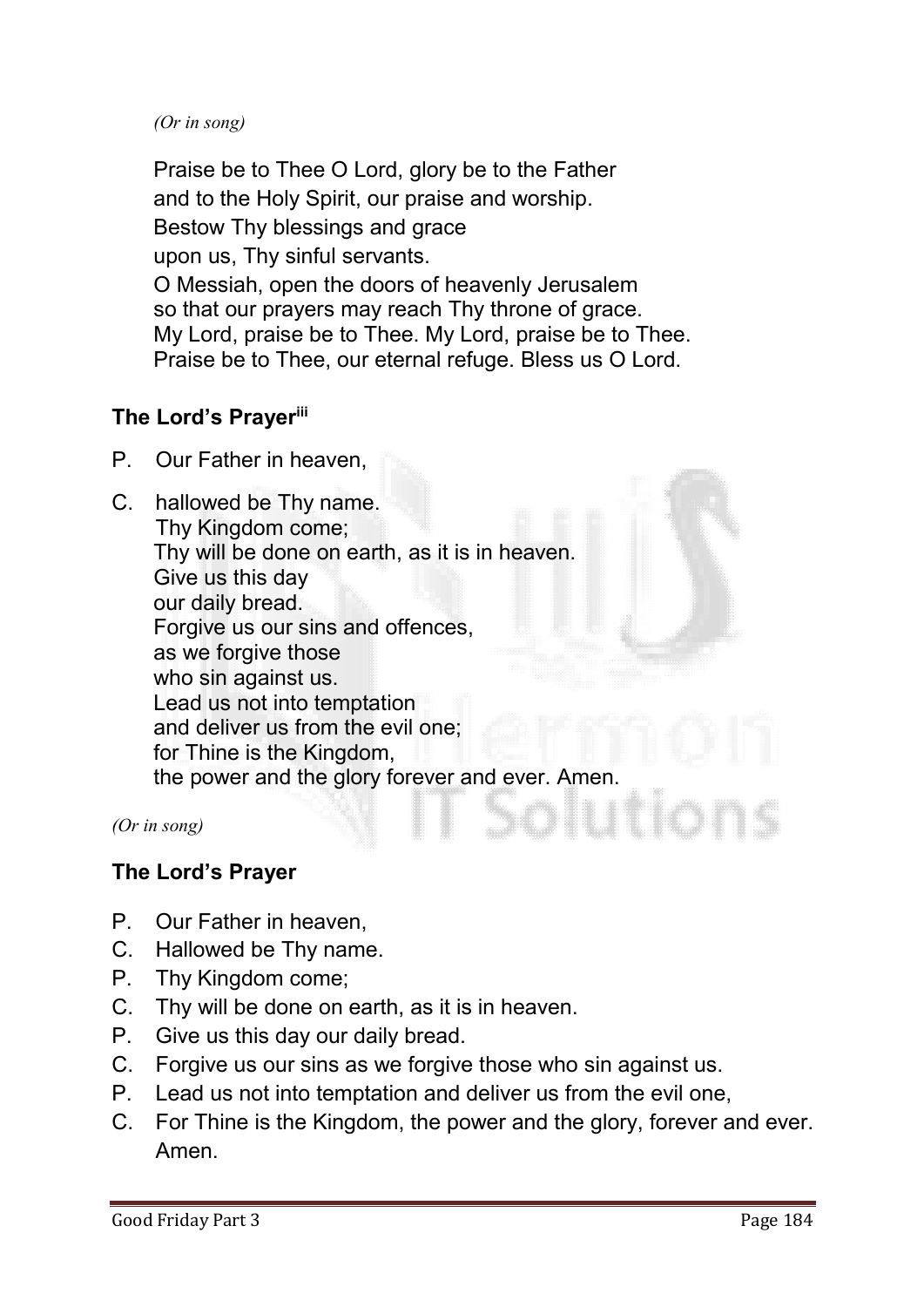# Praarthana (Pg.148)

**P. Njangalude vargathinte rakshakkai krooshil thookappetta njangalude Karthaavum Dhaivavumaya Mashihaye, Ninte peedaanubhavam njangalkku samaadhaanathinte aadhaaravum, jayathinte kodiyum, rakshayude prathyashayum-aayi, bhavikkumaaraakaname.** 

**Sarvashakthiyula Ninte valankaiyaal njangale anugrahikkukayum, njangalude koottum muzhuvaneyum Ninte sleebayude chirakin keezhe marachukolukayum cheiyyename.** 

**Pithaavum, Puthranum, Parishudha-Roohaayumaaya Dhaivame, njangalude aayushkaalam muzhuvanum njangal Ninne prasadhippikkayum, Ninakku sthuthiyum, sthothravum paadukayum cheiyvaan njangale yogyaraakkaname, hosho vab'kulas ban la'olmen.**

**C. Amen.**

# Sankeerthanam 22: 1- 31

- **P. Ente Dhaivame, Ente Dhaivame, Nee Enne kai vittethendhe? Enne rekshikatheyum ente njerekethinte vaakkukal kelkatheyum akannu nilkunethe enthe?**
- **C. Ente Dhaivame, njaan pakel sameyethu villikunu, enkillum Nee utheremarrulunila; Rathrikallethum njaan villikunu, enike ottum maunethayilla.**
- **P. Yisrayelinte sthuthikelinmel vasikunavene, Nee Parishudhenakunuvelo.**
- **C. Njangelude pithaakenmaar Ningkel ashreyichu; avar ashreyikkayum Nee avare viduvikeyum cheiythu.**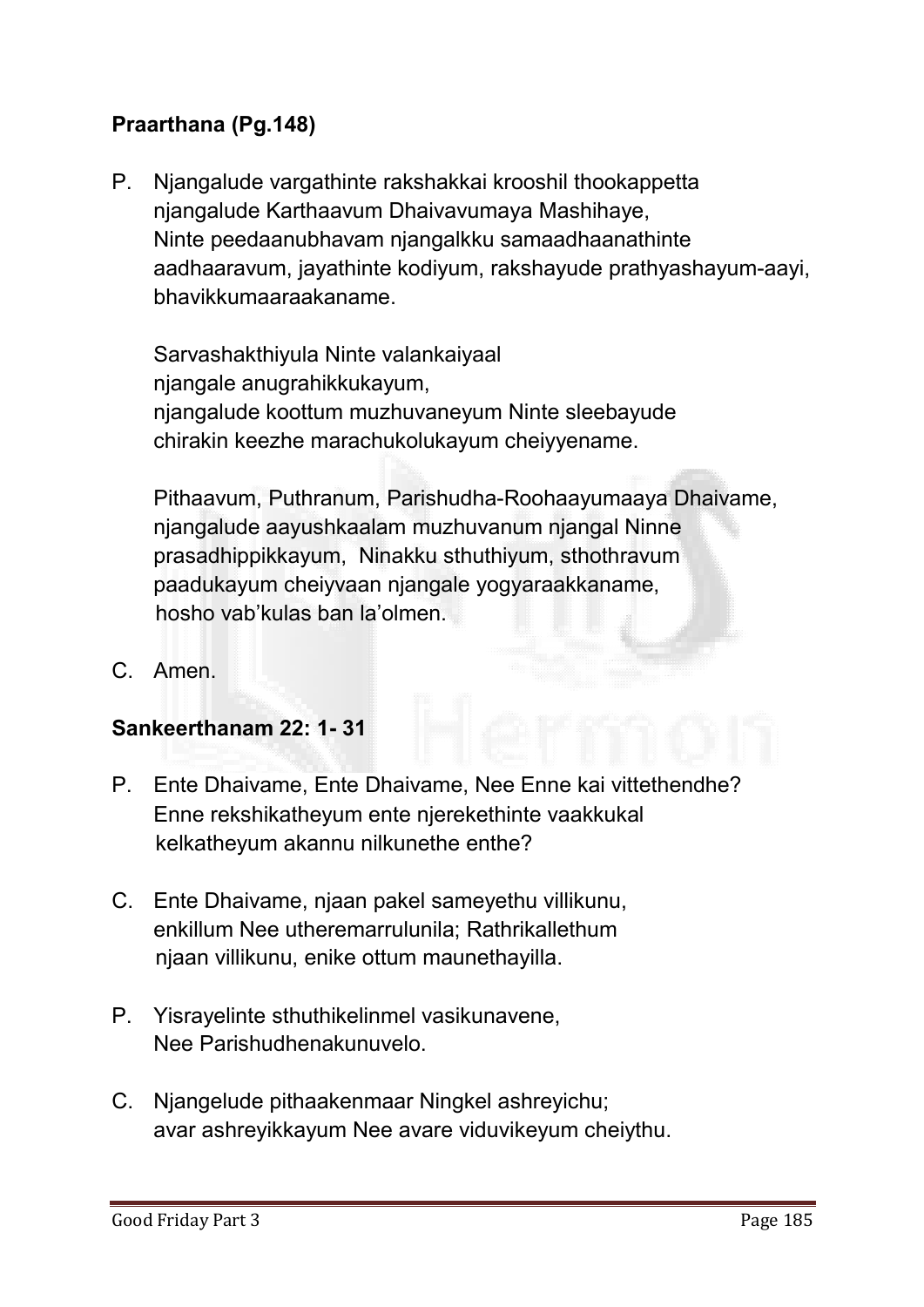# Prayer

**P. O Lord God our Messiah, who was crucified for our salvation, may Your passion be the foundation of our peace, the flag of our victory and the hope of our salvation.** 

**Bless us with Your mighty right hand, and protect all of us under the wings of Your cross.**

**O God, the Father, the Son and the Holy Spirit, enable us to please You all the days of our lives and make us worthy to sing praises to You and give thanks to You, now and forever more.**

**C. Amen.**

# Psalm 22: 1 - 31

- **P. My God, my God, why have You forsaken me? Why are You so far from saving me, so far from the words of my groaning?**
- **C. O my God, I cry out by day, but You do not answer; I also call by night but I have no rest.**
- **P. O You who are enthroned on the praises of Israel, You are truly holy.**
- **C. In You our ancestors put their trust; they trusted and You delivered them.**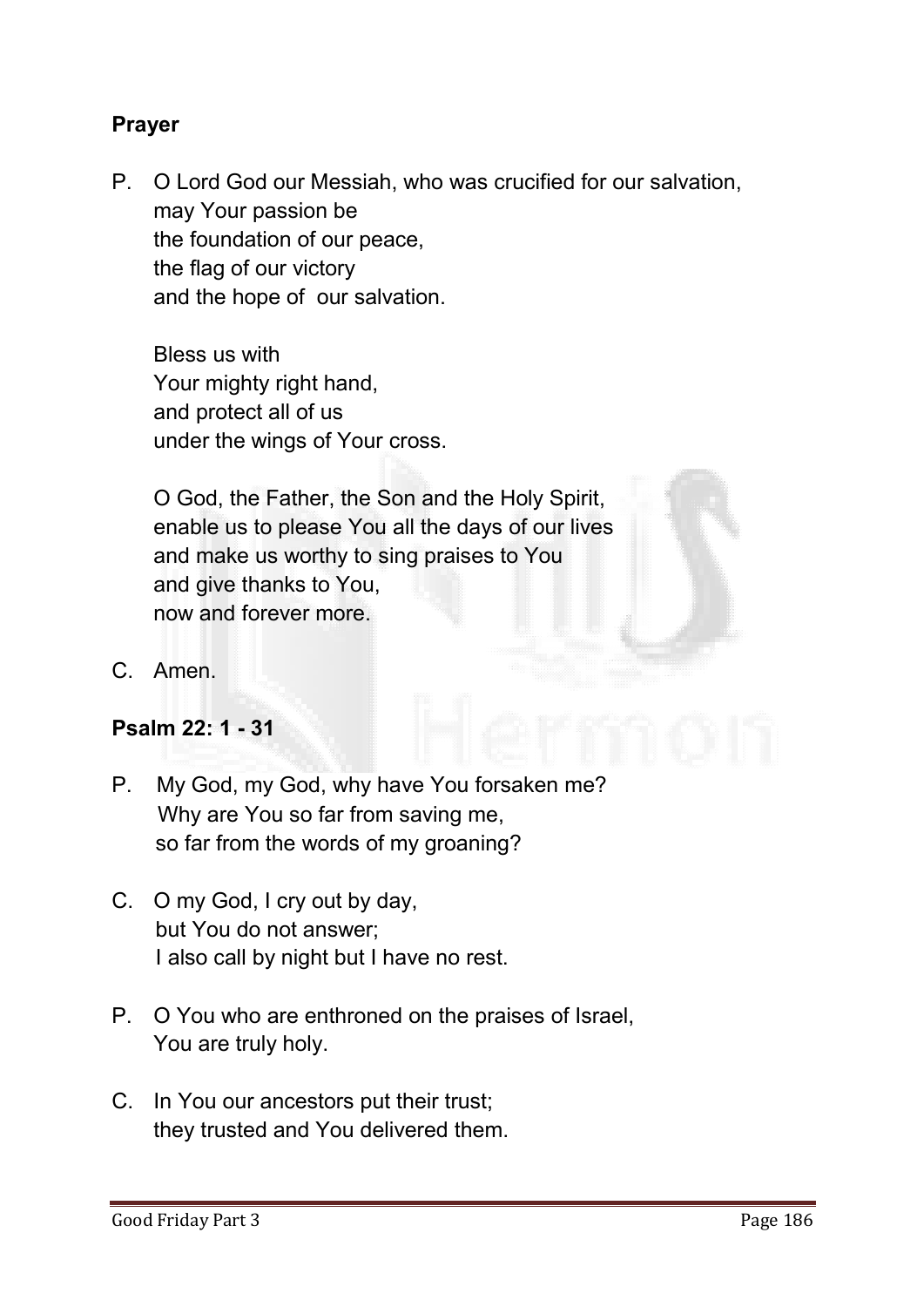- **P. Aver Ninnodu nilavillichu reksha prapichu; avar Ninkel ashreyichu, lajji chupoyethumila.**
- **C. Njano manushyan alla, oru krumiyathre; manusherude dhikarevum janathal nindhithenum thane.**
- **P. Enne kannunavarokeyum enne parihasikunu; avar adharam mallerthi, thala kulukunnu:**
- **C. "Yehovayinkel ninne thane samerppika; Aven avene rekshikkatte. Avan avene viduvikatte, Avenil prasadhemundhello."**
- **P. Neeyallo enne udharathil-ninnu purepeduvichaven; ente ammeyude mulakkudikumbol Nee enne nirbhayam vasikkumaraaki.**
- **C. Garbhapaathrethil-ninnu njan Ninkhel elpikapettu; ente ammeyude udherumuthel nee ente Dhaivam.**
- **P. Kashtam aduthirikayal enne vitta kann irikeruthe; sahayippan mattarumillelo.**
- **C. Anekum kaalakal enne vallenju; Bassan koottanmaar enne chuttiyirikunu.**
- **P. Bubhookshayode alleruna simhempole avar ente nere vaye pillerkunnu.**
- **C. Njan vellam pole thookipokunu, ente asthikellelam bendham vitirikunu. Ente hridhayam mezhukupole aayi; ente kudelinte naduve urukyirikunu.**
- **P. Ente shakthi ottukashanam pole unengeeyirikunu; ente navu annakodu pattiyirikunu; Nee enne maranethinte podiyil ittumirikunu.**

 $\mathcal{L}^{\text{max}}$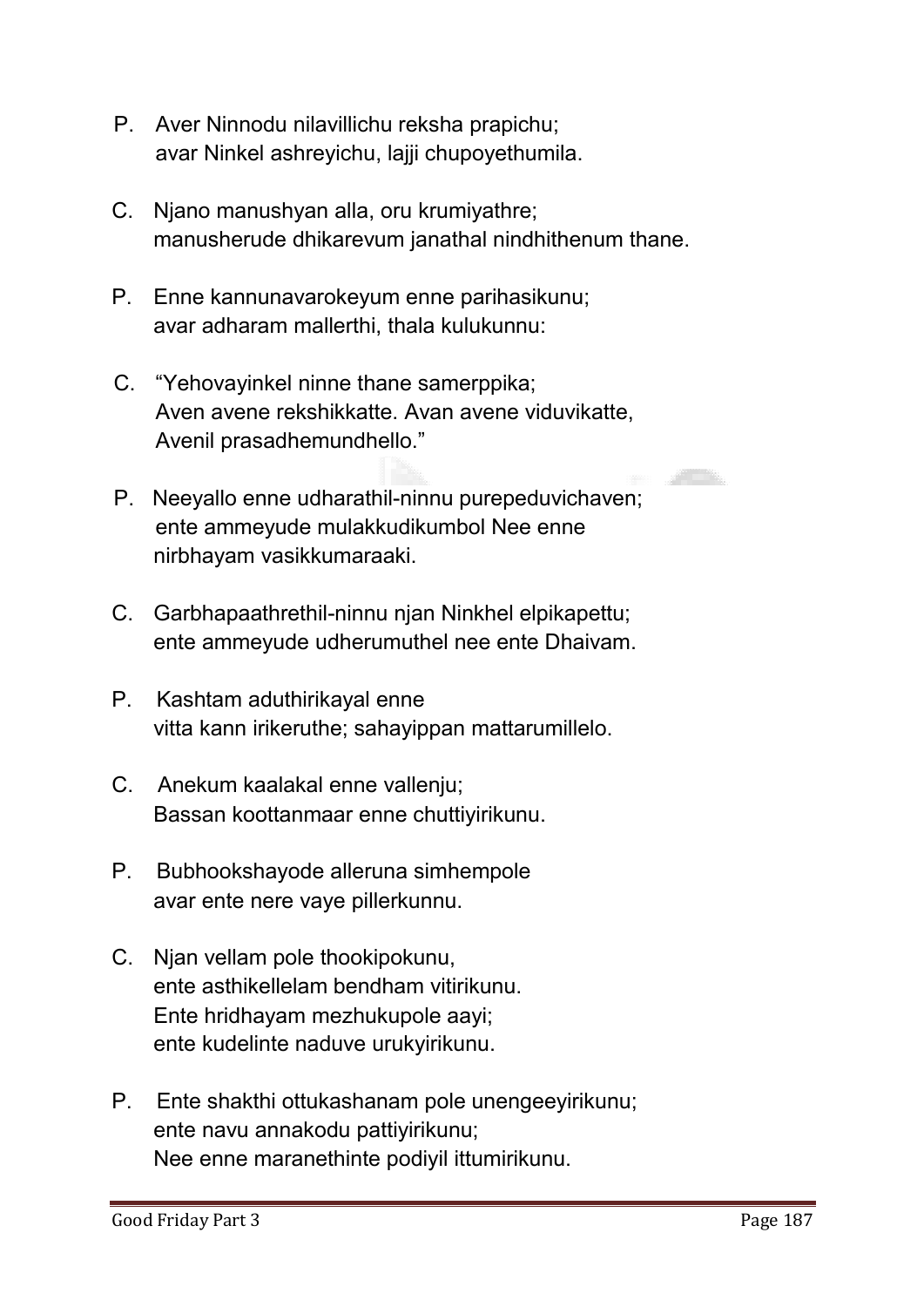- **P. They cried to You and were saved; in You they trusted and were not put to shame.**
- **C. But I am a worm and not a man; I am scorned by humanity and despised by the people**
- **P. All who see me mock me; they hurl insults, shaking their heads:**
- **C. "He trusts in the Lord; let the Lord rescue Him. Let Him deliver Him, since He delights in Him."**
- **P. Yet You brought me out of the womb; You made me trust in You even at my mother's breast.**
- **C. From birth I was cast upon You; from my mother's womb You have been my God.**
- **P. Do not be far from me, for trouble is near and there is no one to help.**
- **C. Many bulls surround me; strong bulls of Bashan encircle me.**
- **P. Roaring lions tearing their prey open their mouths wide against me.**
- **C. I am poured out like water, and all my bones are out of joint. My heart has turned to wax; it has melted away within me.**
- **P. My strength is dried up like a potsherd; and my tongue sticks to the roof of my mouth; You lay me in the dust of death.**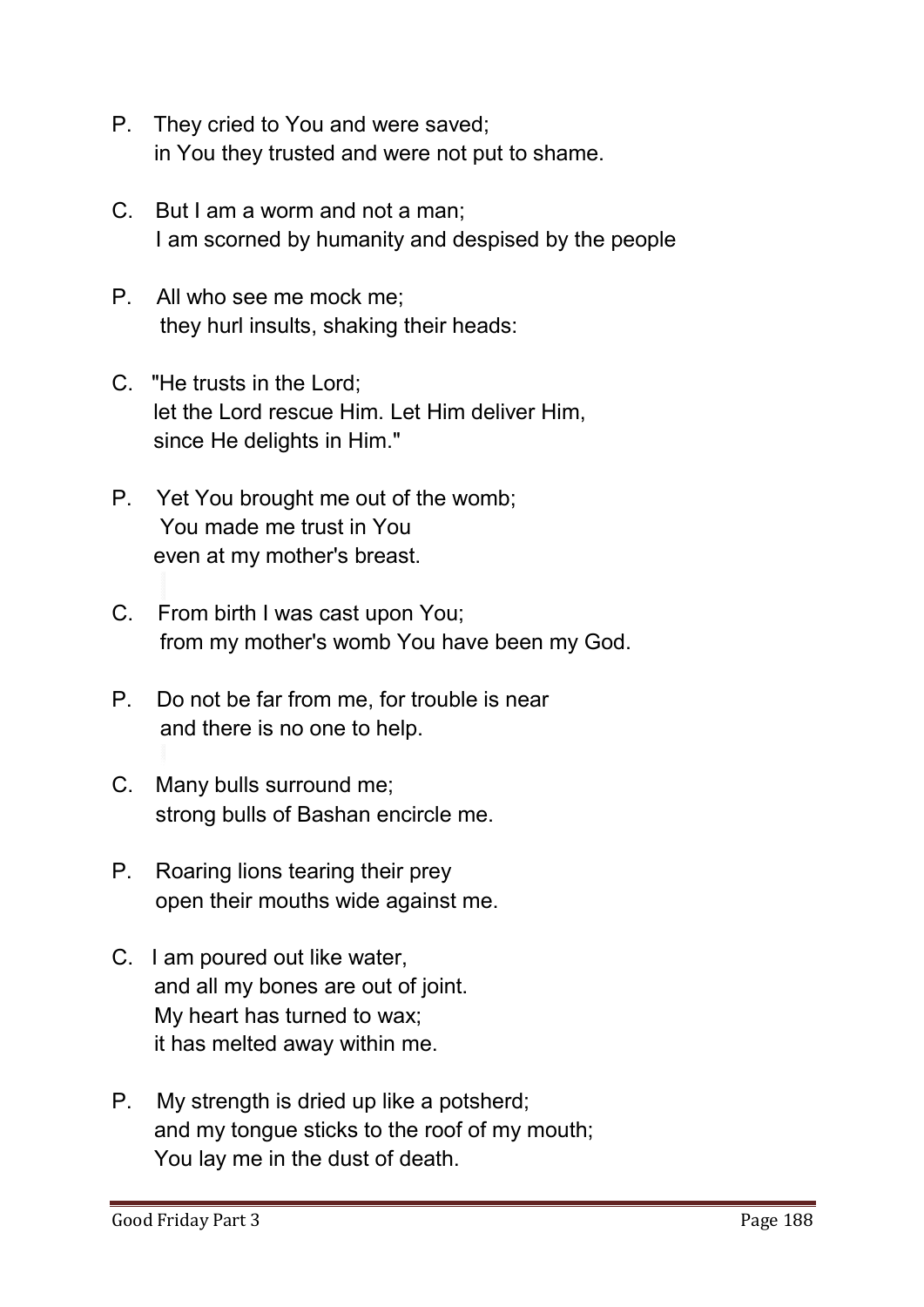- **C. Naaykell enne valenju; dhushttenmarrude koottam enne chuttiyirikkunnu, avar ente kaikelayum kalukelleyum thulachu.**
- **P. Ente asthikelokeyum eniku ennaam; avar enne uttunokunu.**
- **C. Ente vasthram aver pakutheduthu, ente ankikayi aver chittidunu.**
- **P. Neeyo, Yehove, akenirikeruthe; ente thuneyayullove, enne sahayippan vegum varename.**
- **C. Valinkalninnu ente pranneneyum nayude kayil ninnu ente jeeveneyum viduvikeneme.**
- **P. Simhethinte vaayil-ninnu enne rekshikename; kattupothukelude kombukelkidayil nee enikutherumarulunu.**
- **C. Nyan Ninte namathe ente sahodherenmarodhu kirthikum; sabhamathye nyan Ninne sthuthikum.**
- **P. Yehovabakthenmare, Avene sthuthippin! Yakkobinte sakela santhethiyumayullore, Avane mahathveppeduthuvin! Isrelinte sarva santhethiyumayullore, Avane bhayeppeduvin!**
- **C. Arishttente arishtatha Aven nirasichila, verruthethumila; Thante mukam avanu marachethumilla; Thanne villichapekshicheppol kelke athre cheiythethu.**
- **P. Mahasabeyil enike prashamsa Ninkalninnu varunu; avante bakthenmar kanke njaan ente nerchekele kazhikum.**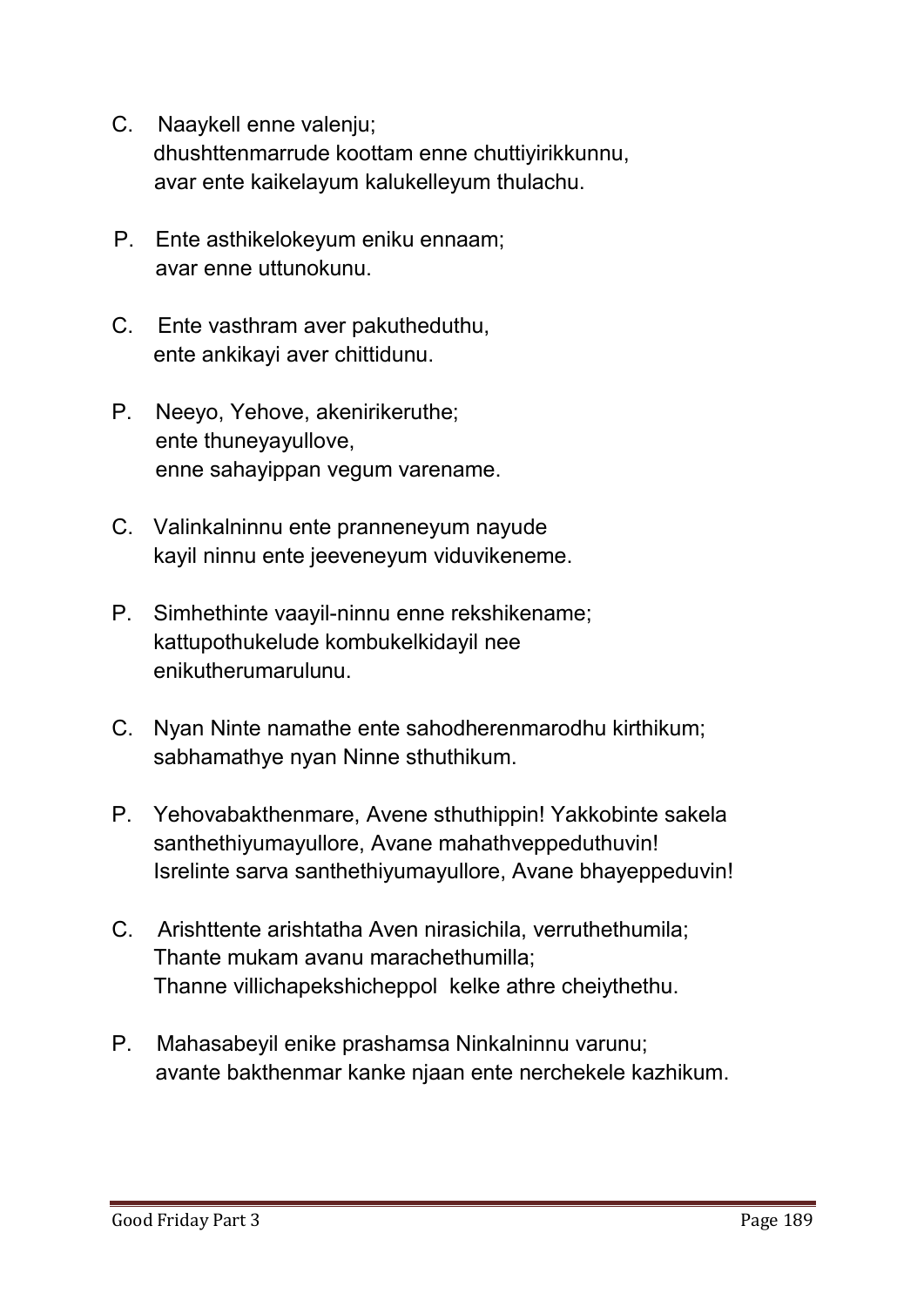- **C. Dogs have surrounded me; a band of evil men has encircled me, they have pierced my hands and my feet.**
- **P. I can count all my bones; people stare and gloat over me.**
- **C. They divide my garments among them and cast lots for my clothing.**
- **P. But you, O LORD, be not far off; O my Strength, come quickly to help me.**
- **C. Deliver my life from the sword, my precious life from the power of the dogs.**
- **P. Rescue me from the mouth of the lions; save me from the horns of the wild oxen.**
- **C. I will declare Your name to my brothers; in the congregation I will praise You.**
- **P. You who fear the LORD, praise Him! All you descendants of Jacob, honor Him! Revere Him, all you descendants of Israel!**
- **C. For He has not despised or disdained the suffering of the afflicted One; He has not hidden his face from Him but has listened to His cry for help.**
- **P. From You comes the theme of my praise in the great assembly; before those who fear You will I fulfill my vows.**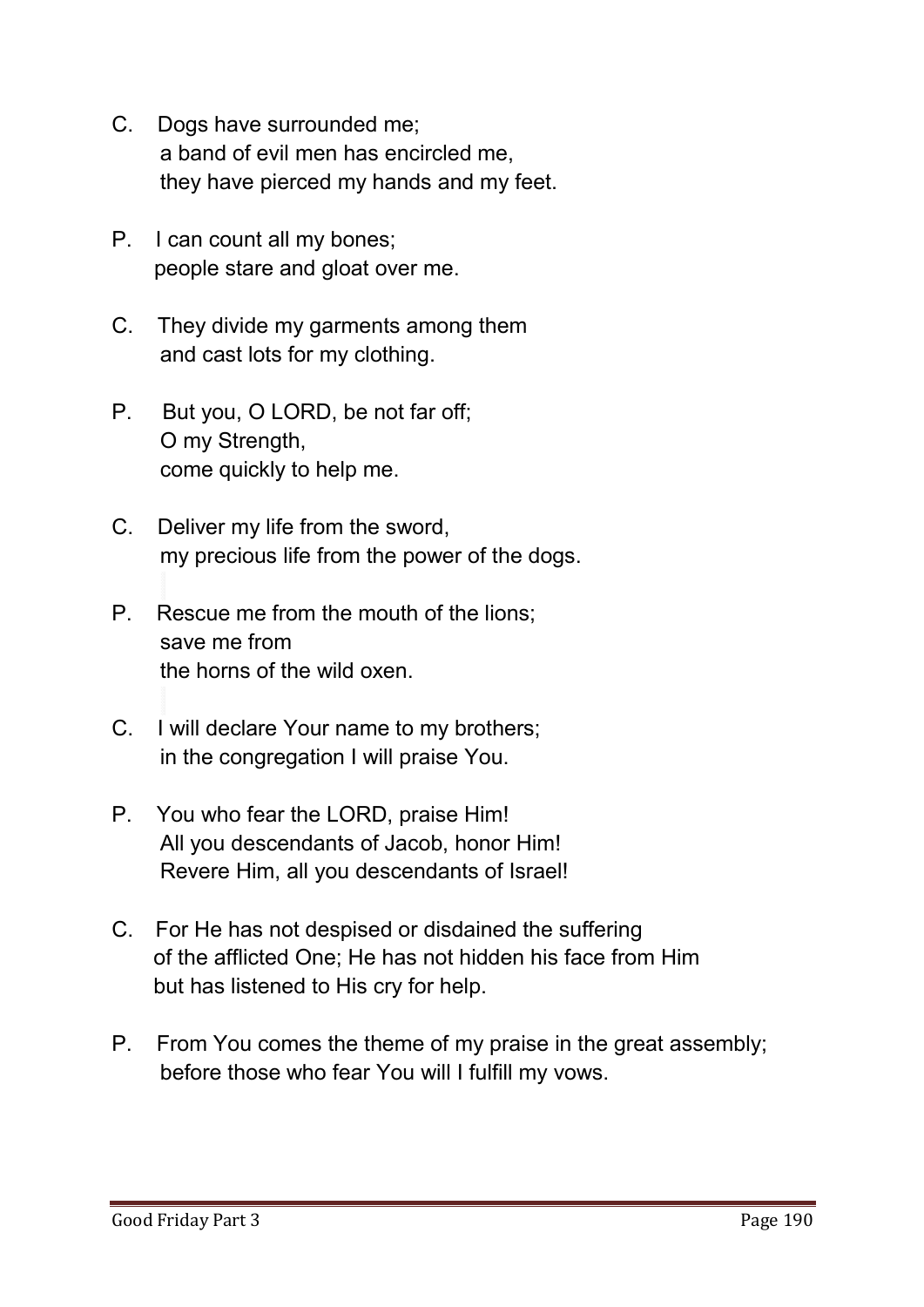- **C. Eliyavar thinnu thripthenmarakum; Yehovaye anueshikunaver Avane sthuthikum. Ningalude hredheyum enekkum sukethodirikette!**
- **P. Bhumiyude aruthikell okayum orthu Yehoveyinkeleku thiriyum, jathikellude vamshangelokeyum Ninte mumbhake namaskarikkum, rajuethuem Yehovekullealo Aven jathikele bharikunu.**
- **C. Bhoomiyil pushttiyullaverokeyum bakshicharadhikum; podiyileku irangunaverellavrum Avante mumbhake kumbidum; thante pranene rekshippan kazhiyathavenum koode.**
- **P. Oru sandhethi Avene sevikum; varunna thalamureyodu Yehovaye kurichu kirthikum.**
- **C. Aver vannu, janikkuvaanulla jenethodu Avan niverthichirikunnu; enne Avente neethiye varnnikum. Dhaivame sthuthi Ninakku yogyamaakunnu. Baarekmaar.**
- **P. Pithaavinum, Puthranum, Parishudha-Roohaaikkum, sthuthi.**
- **C. Aadhimuthal ennennekumm thanne. Amen.**

Eniyaana (Pg.148)

- **P. Paapikalaaya njangalkku vendi Thante vathsala Puthrane ihalokathilekku ayapaan thakkavanam lokathe snehichavanaaya Dhaivame,**
- **C. Nee vaazhthappettavanum, sthuthikaapettavanum aakunnu.**
- **P. Njangalkku vendiyula peedaanubavthaalum, kroosha-rohanathaalum, sakala vanjanakalil ninnum njangale rakshichavanaaya Mashihaaye,**

<u>. De la segunda de la segunda de la segunda de la segunda de la segunda de la segunda de la segunda de la segun</u>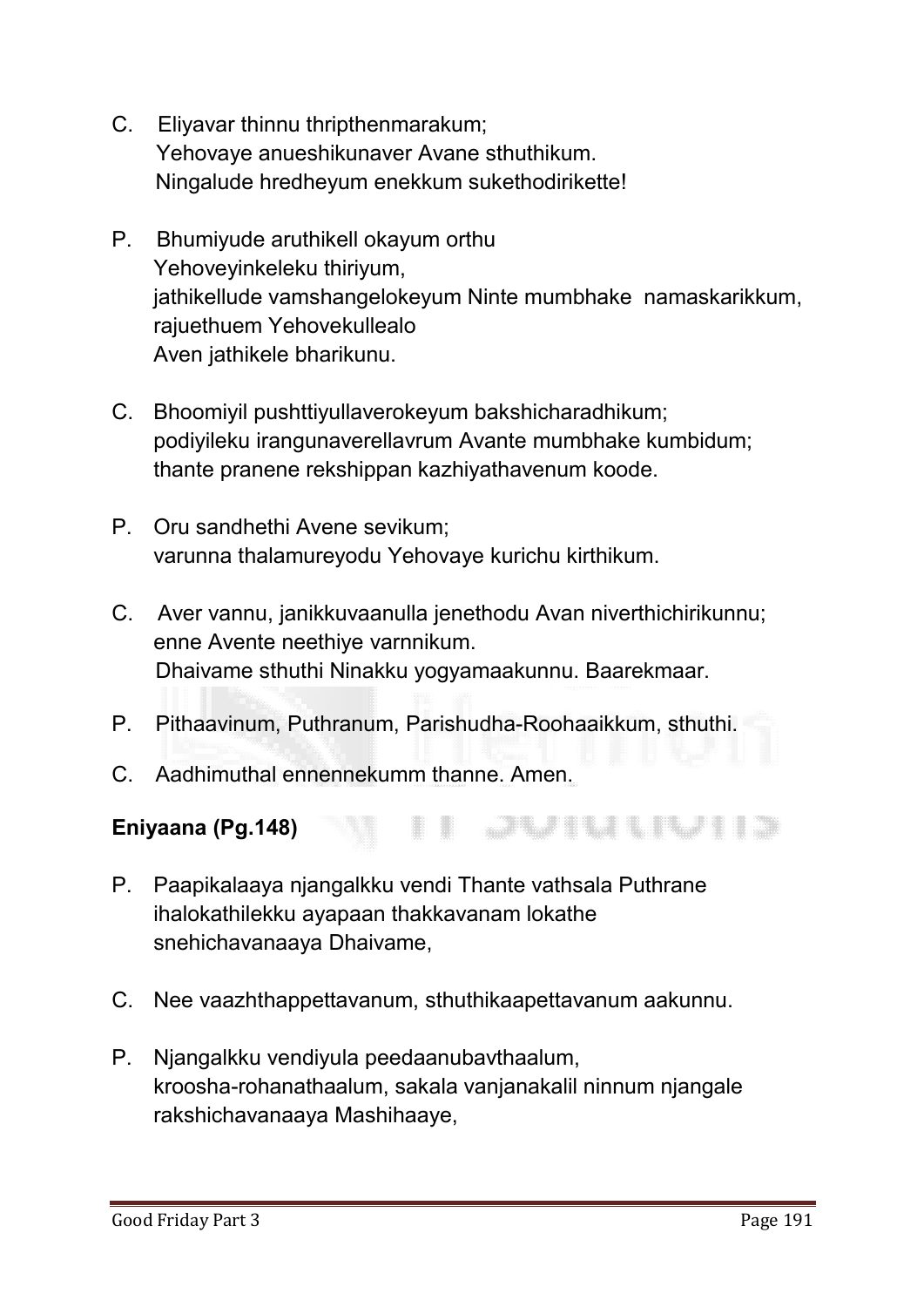- **C. The poor will eat and be satisfied; they who seek the LORD will praise Him. may your hearts live forever!**
- **P. All the ends of the earth will remember and turn to the LORD, and all the families of the nations will bow down before Him, for dominion belongs to the LORD and He rules over the nations.**
- **C. All the rich of the earth will feast and worship; all who go down to the dust will kneel before Him; those who cannot keep themselves alive.**
- **P. Posterity will serve Him; future generations will be told about the Lord.**
- **C. They will proclaim His righteousness to a people yet unborn; for He has done it. O God, You are worthy of praise. Bless us O Lord.**
- **P. Praise be to the Father, to the Son and to the Holy Spirit.**
- **C. As it was in the beginning, is now and forever shall be. Amen.**

# Responsory

- **P. O God, who loved the world so much that You sent Your beloved Son to this world for the sake of us sinners,iv**
- **C. You are blessed and worthy to be praised.**
- **P. O Messiah, who by Your passion and death on the cross, saved us from all deceitfulness,**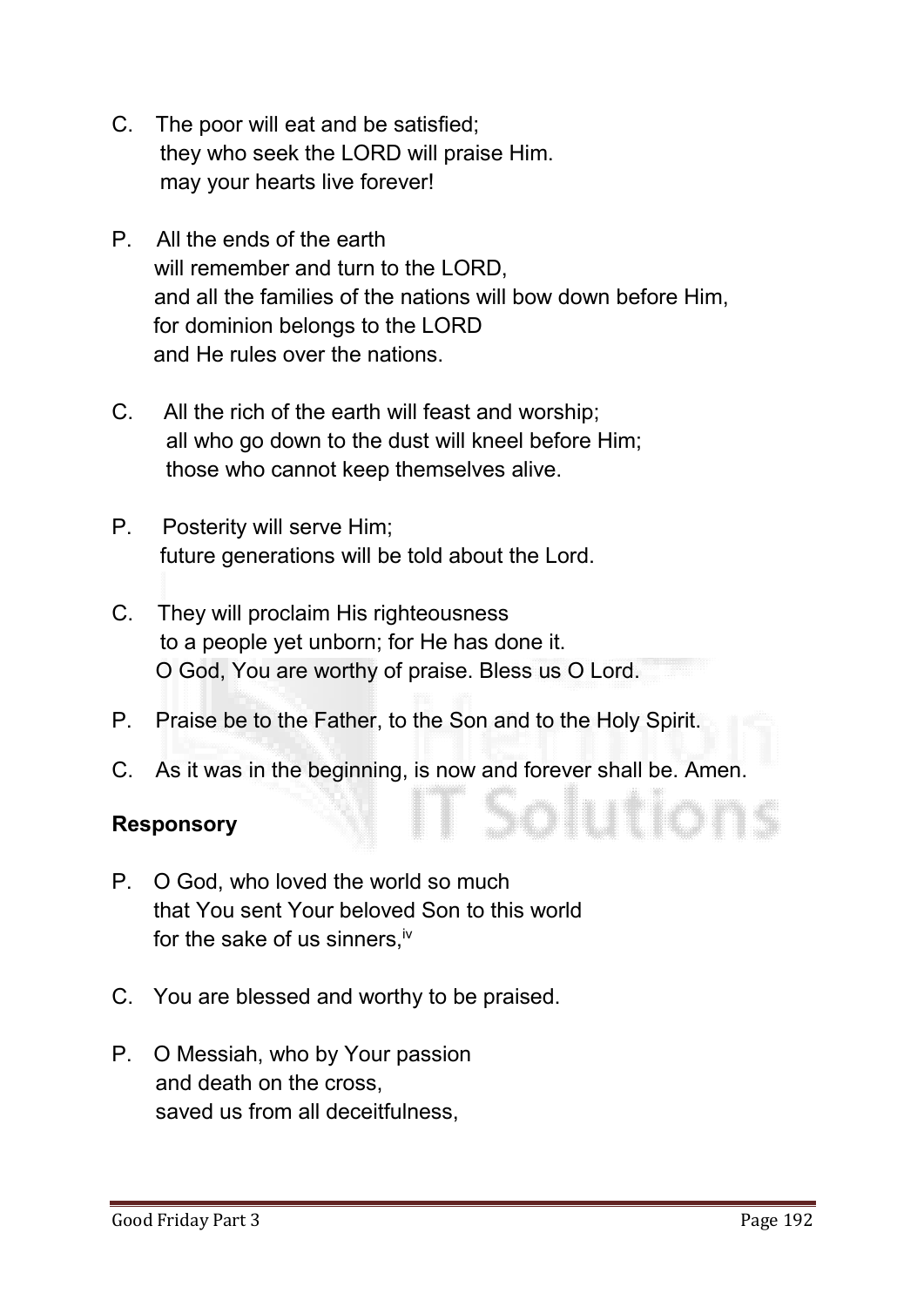- **C. Nee vaazhthappettavanum, sthuthikaapettavanum aakunnu.**
- **P. Rahasyamaaya Thante shakthiyaal, paapakkarayil ninnu njangale veendedukkunna Parishudhaathmaavam Dhaivame,**
- **C. Nee vaazhthappettavanum, sthuthikaapettavanum aakunnu.**
- **P. Thrthvamaaya eka-Shakthiyaaya Pithaavum, Puthranum, Parishudha-Roohayum aaya Dhaivame,**
- **C. Nee vaazhthappettavanum, sthuthikaapettavanum aakunnu.**

# Promeon(Pg.149)

- **P. Naam ellavarum prarthichu Karthaavinodu anugrahangalum, karunayum yaachikkanam.**
- **C. Anugrahikkunnavanaaya Karthaave, njangale anugrahichu, njangale sahayikkename.**
- **P. Sthuthiyum, sthothravum, thejasum, pukazhchayum, maanju pokatha nalla mahimayum, nirantharam karettuvaan, njangal yogyathayullavar aayitheeraname.**

**Marathinmel thookkappedukayum, Thante kaikal virichathinaal sakala jaathikaleyum kootticherkayum, aadukalodula aardrakarunayaal uthama Idayane-pole Sabhaikku vendi jeevan vaikkayum, Thante yaagathaal sakalarudeyum papangal mochikkayum cheiytha Mashiha Thamburaanu praarthana shushrooshayude ee nerathum, nammude aayushkaalam okkeyum, sthuthiyum, bahumaanavum, aadhipathyavum yogyamaayirikkunnu, hosho vab'kulas ban la'olmen.**

**C. Amen.**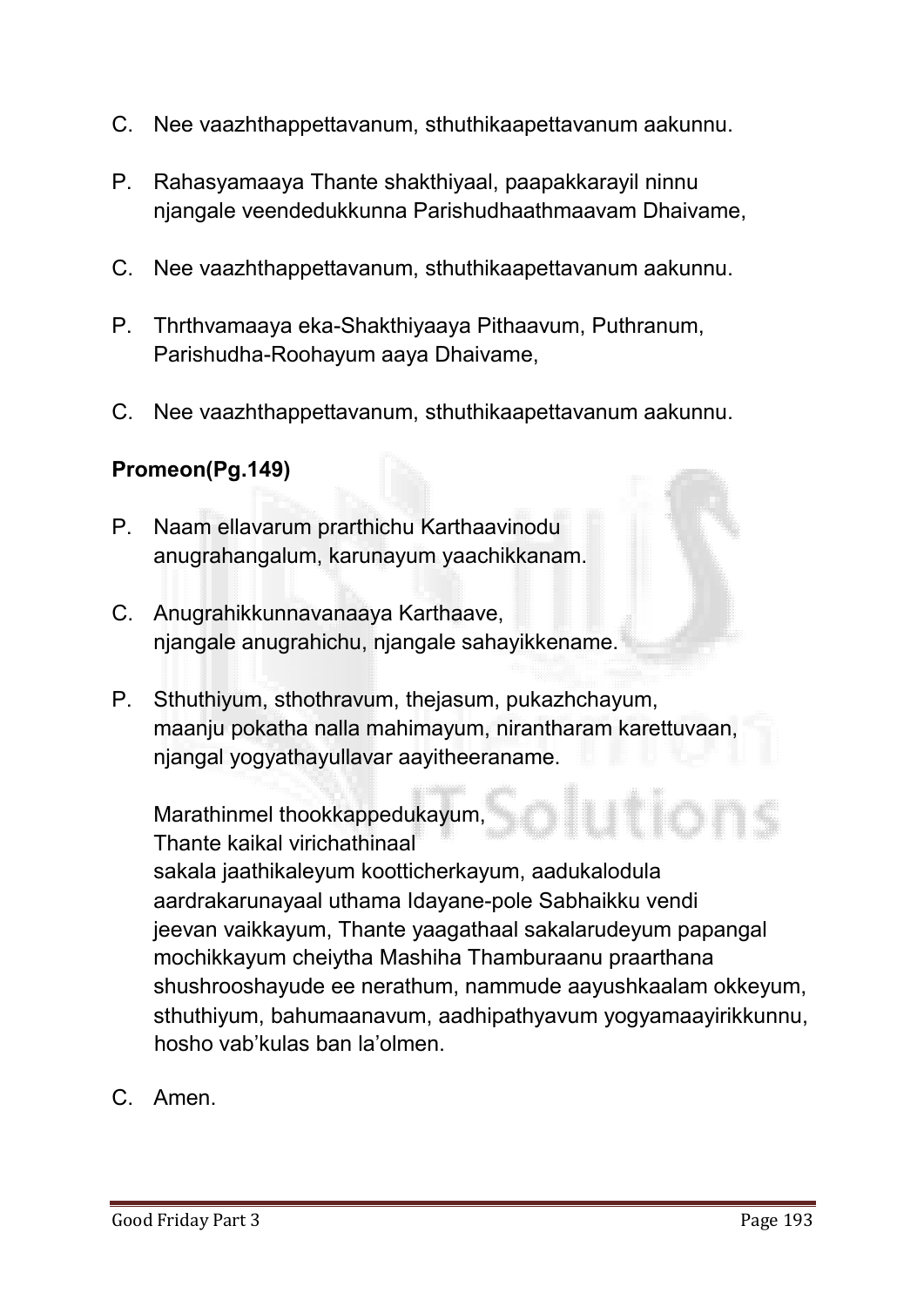- **C. You are blessed and worthy to be praised.**
- **P. O God, the Holy Spirit, who by the mystery of Your power, redeemed and cleansed us from the stains of sin,**
- **C. You are blessed and worthy to be praised.**
- **P. O Triune God, Almighty Father, Son and Holy Spirit,**
- **C. You are blessed and worthy to be praised.**

## Preface

- **P. Let us all pray and plead to the Lord for His blessings and mercies.**
- **C. Lord of all blessings, bless and help us.**
- **P. May we become worthy to continuously offer You praise, thanksgiving, glory, adoration and everlasting majesty.**

**O Lord the Messiah, who was hung on a cross, and with Your outstretched arms, gathered all the people of the world into Your fold with the deep compassion of a good Shepherd for His sheep,** laid down Your life for the Church,<sup>v</sup>  **and absolved everyone's sins by Your sacrificial death, You are worthy of praise, honour and majesty at this time of prayer and worship and all the days of our lives, now and forever.**

**C. Amen.**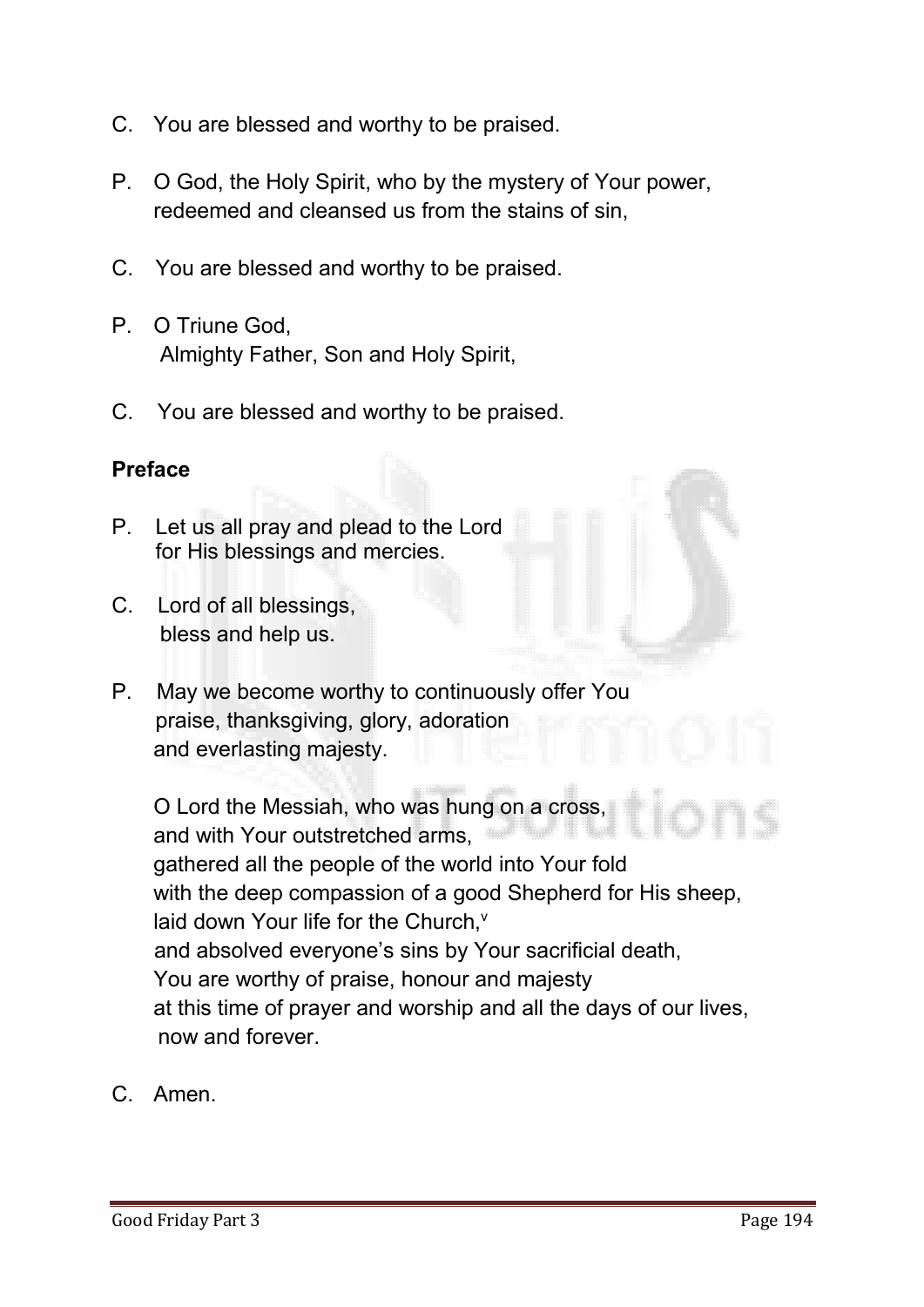# Sedhara (Pg.150)

**P. Thante swaroopathilum, sadhrushyathilum njangale srshticha athyunnathannaya Dhaivame, Ninne njangal sthuthikkunnu.** 

**Ninte krooshinaal njangale jeevippikkayum, Ninte maranathaal njangale svathanthraraakkukayum cheiytha manushyare snehikkunna Karthaave, Ninte rakshaye njangal mahathvappeduthunnu.** 

**Enthennaal srshtiyil Ninte aagraham Nee nivarthichu. Ninte saadhrushyathil manushyane Nee srshtichu, mookil jeeva shvaasam oodhi, avan jeevaathmaavaayi theernnu.** 

**Bhangiyil poornanum, mahathvathinte upakaranavum aairunna avan, kalpana lamghanathaal avamaanithanum, maranaa dheenanum aayitheernnu.** 

**Avante veendeduppinum, rakshaikkum vendi snehathal krooshu-maranathinu Ninnethanne elpichu koduthu.** 

**Athinaal avan puthiya jeevan nedukayum, puthuma kaikolukayum cheiythu.**

**Karthaave, rakshaakaramaaya peedaanubavathinteyum, jeevapradhamaaya maranathinteyum orma kondaadunna ee dhivasathil, Ninnodu njangal apekshikkunnu;**

**Jadathe athinte raagamohangalode krooshippan njangalkku krupa nalkename.**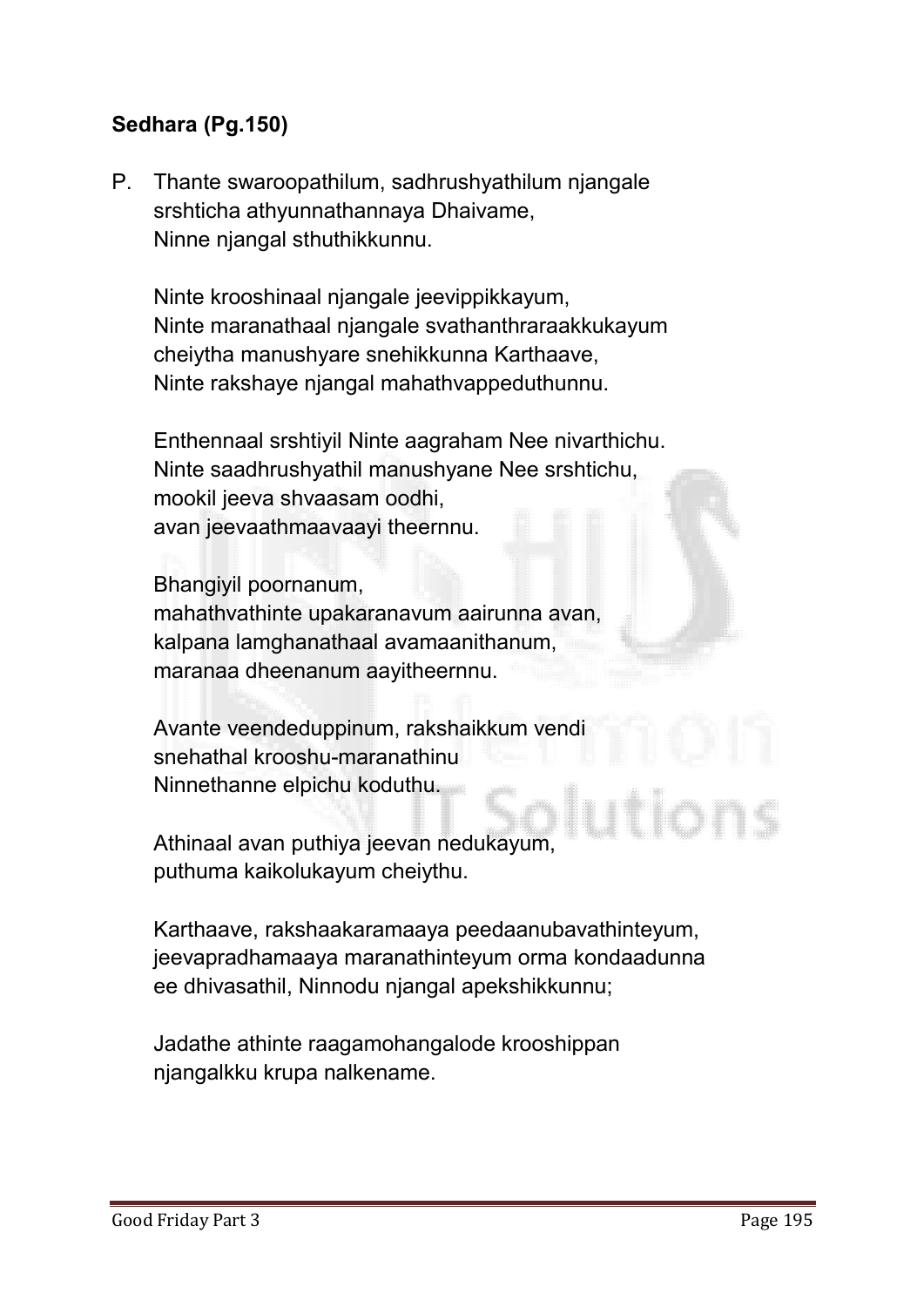# Prayer

**P. We praise You O God most high, who created us in Your own image and likeness.vi**

> **O Lord who loves humanity, and who by Your cross, brought us to life and by Your death liberated us, we glorify Your salvation.**

You have thereby achieved Your desire for creation.<sup>vii</sup> **You created human beings in Your image, breathed the breath of life into him and he became a living being.** 

**He who was perfect in beauty and the channel of glory, became a shameful creature, worthy of death. because of his disobedience,**

**In love,** 

**You gave Yourself up for death on the cross for his redemption and salvation.** 

**He has thereby obtained new life and received rejuvenation.**

**O Lord, on this day when we celebrate the memory of Your salvific passion and death we pray to You;**

**Grant us grace to crucify the flesh with all it's sinful passions.**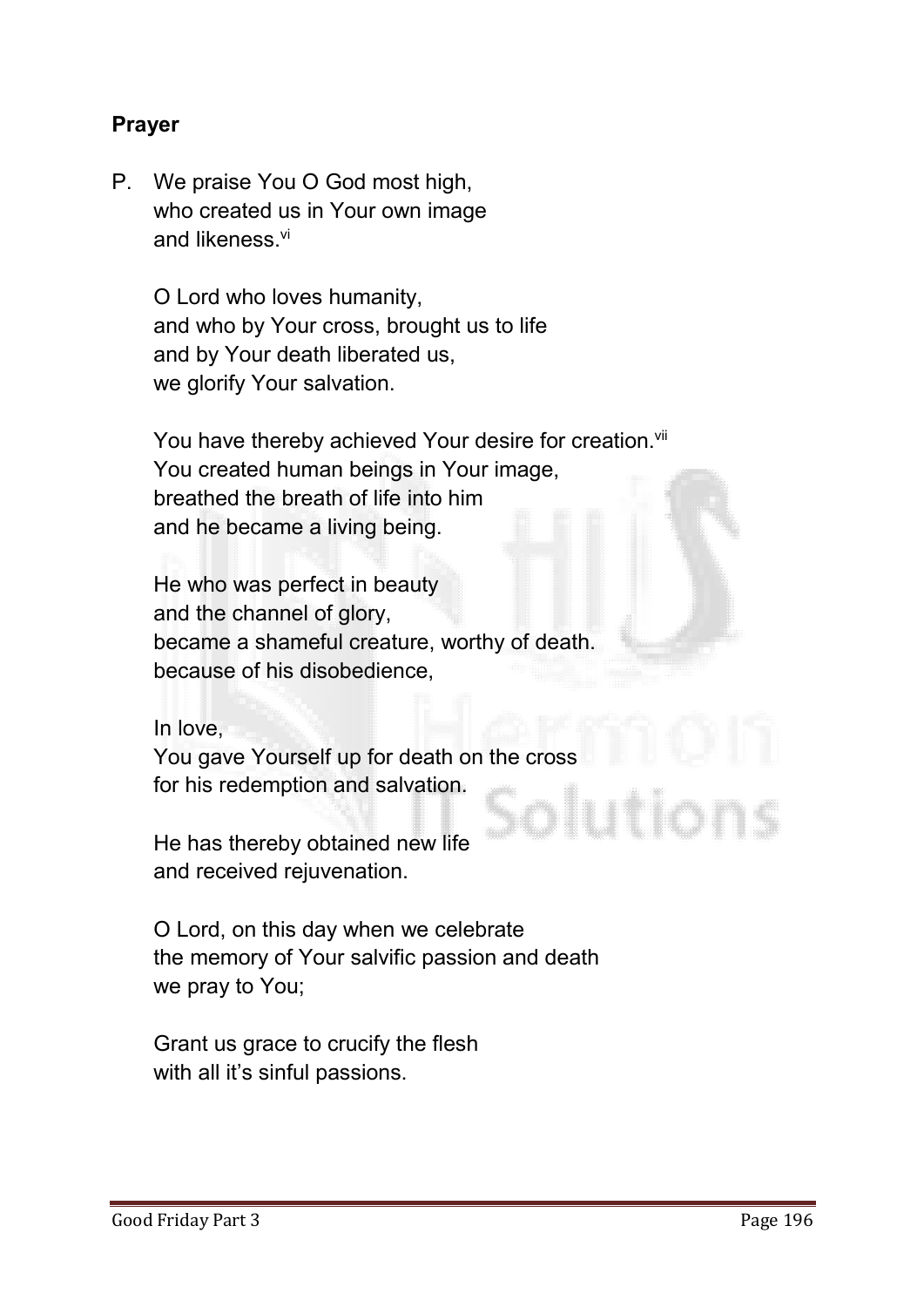**Pazhaya manushyante paapolaasathe njangalil marippippanum, Ninnil jeevippaanum thakkavanam, vissudhiyodum, thakarnna hrudhayathodum, vinayamula aathmaavodum koode Ninte peedaanubavathil pankaalikalaakuvaan njangale yogyathayulavaraakename.**

**Manasodum manassu koodaatheyum, arinjum ariyaatheyum njangal cheiythu poya paapangalkku mochanavum, kadangalkku parihaaravum nalkename.** 

**Niraparaadhavum, nirmmalavum aaya jeevithathil njangale kaathu kollaname.** 

**Njangalude aathmaakkale thrukkaikalil njangal samarppikkunnu.**

**Randaamathe Ninte ezhunnalathinte dhivasathil Ninne ethirelpaan njangale yogyathayulavaraakki theerkkename.** 

**Njangal Ninakkum, Pithaavinum, Parishudha Roohayikkum, sthuthiyum, bahumaanavum, arppichu kolunnu, hosho vab'kulas ban la'olmen.**

T Solution

**C. Amen.**

# Kukkaaya (Pg.151)

**Nilavili njaan – kelkunne krooshil; alarrunnathilen Rakshakan Thaan. Muraviliyum kelkunnen aviade; sakalavum nivarthichathilenikkai. Baliyaal mochanam enikkaruli. Balayaarin thala chathachavide. Balavane jayichavan kaiyaal. Vilangarrayavare viduvichu valuthaayoru jayam nediyapin.**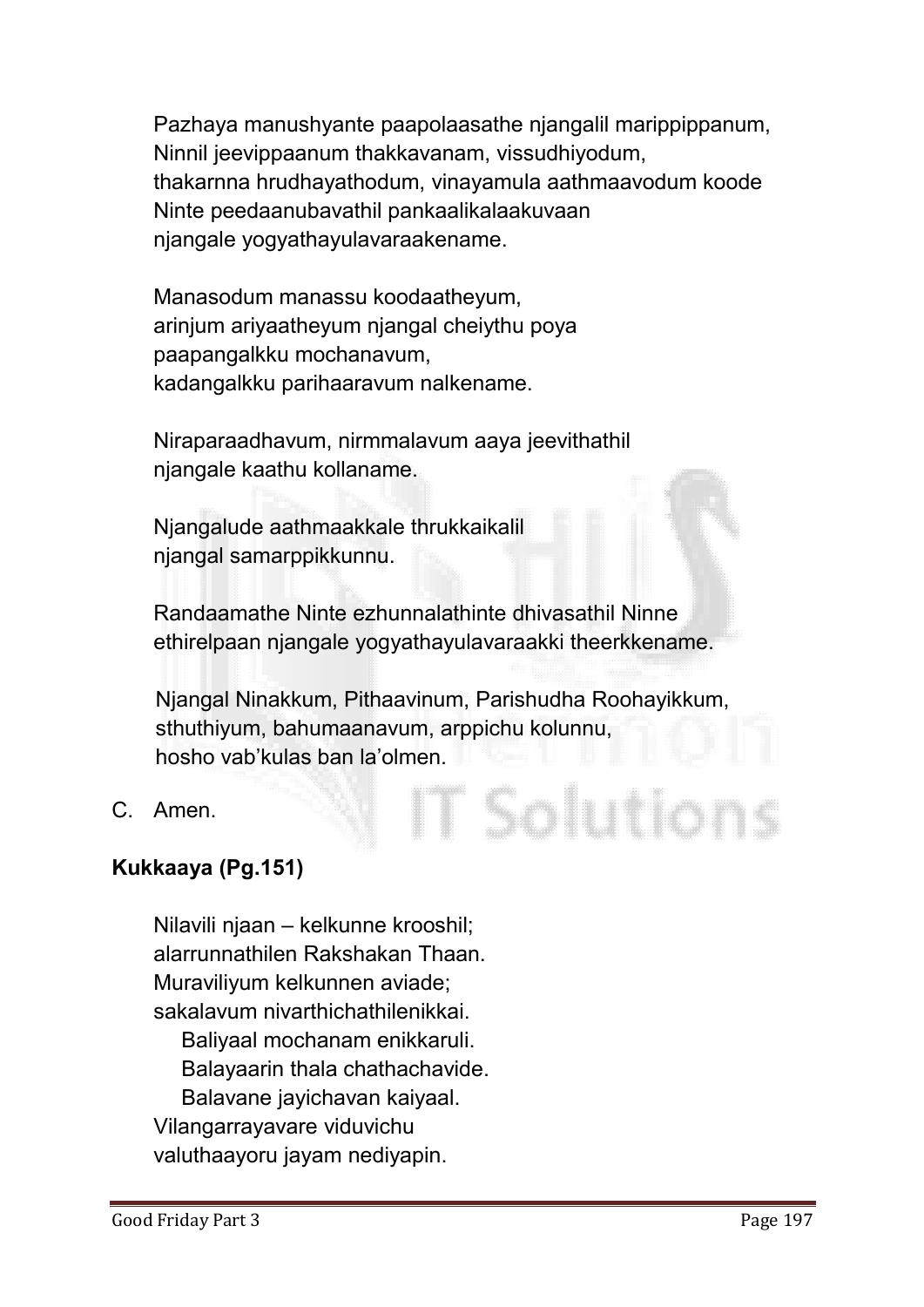**Make us worthy to be partakers of Your passion with holiness, a contrite heart and a spirit of humility, so that pleasures of sin in our old selves may be crucified and we may we live in You. viii**

**Grant us absolution from debts and the forgiveness of sins committed knowingly and unknowingly, willingly and unwillingly.** 

**Protect us so that our lives may be pure and undefiled.** 

**We commit our souls into Your hands.**

**Make us worthy to come before You on the day of Your second coming.**

**We offer our praise and honour to You, to the Father and to the Holy Spirit, now and forever more.**

**C. Amen.**

# Chant

**I hear a cry from the cross; the loud cry is from my Saviour. I also hear weeping from there; it has all been accomplished for my sake. Through His sacrifice, He gave me freedom. There He trampled Satan's head.ix Through Him, Satan has been vanquished. People in chains have been freed after achieving the great victory.**

T Solutions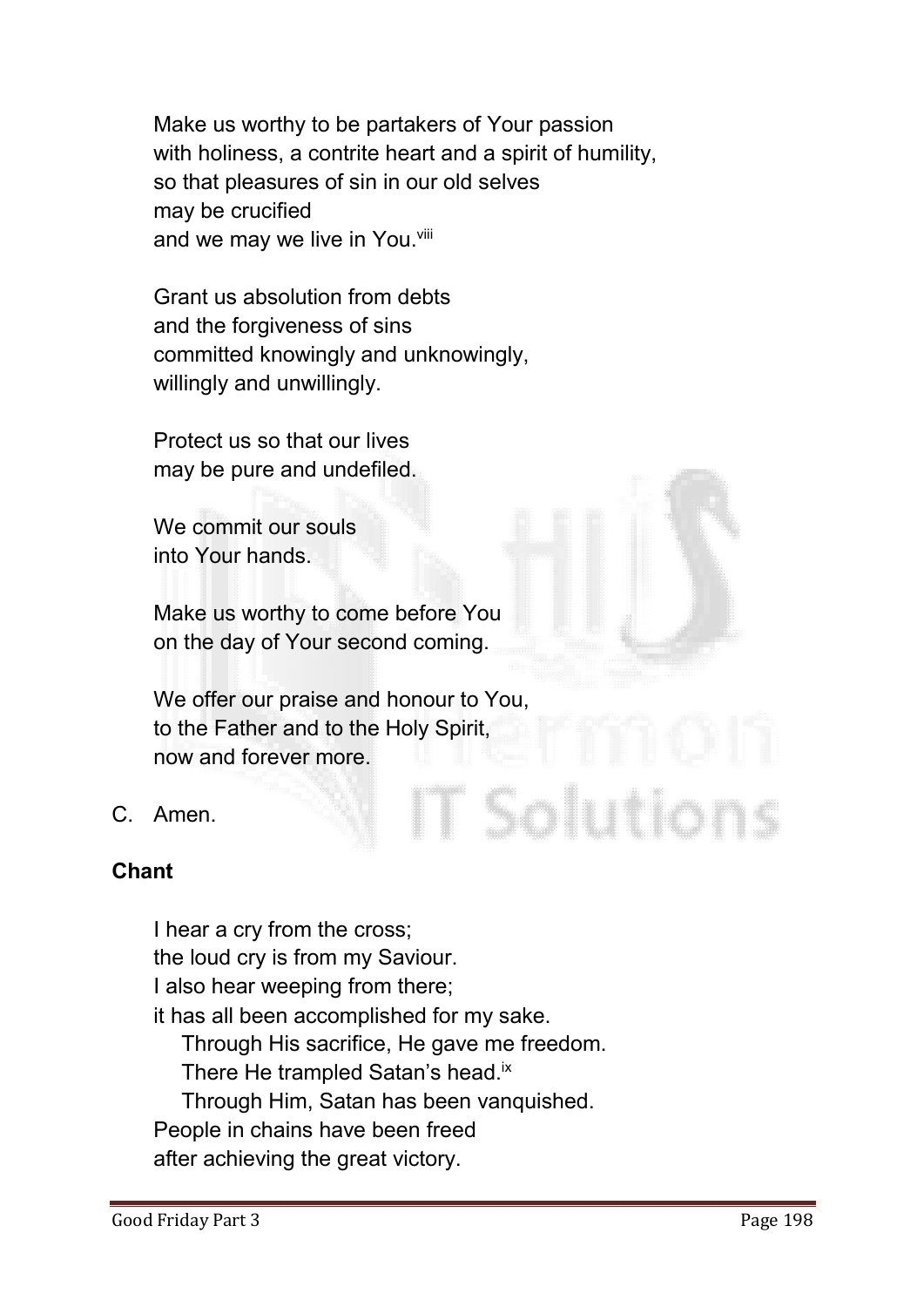## **Shubaha**

- **P. Pithaavinum, Puthranum, Parishudha-Roohaaikkum sthuthi.**
- **C. Aadhimuthal ennennekkum thanne. Amen.**

**Varunnithaa njaan Yeshuve Nin arikil. Krooshathil Ninne njaan kanunnu; choriyunnen baashpam Nin paade. Paravaan aruthenikk Udayone; paaridamathilee vidhamaarum paapiye snehichillayyo maranatholam Nee enne. Snehichen ripukkale odukki; sharanamenikkai Nee nedi.**

# Eniyaana (Pg.152)

- **P. Ellavarudeyum nyayaadhipathi aayirikke, anyaayakkaaraal marana shikshaikku vidhikkappeduvaan Thirumanasaaya parishudhanum, neethimaanum aaya Dhaivame,**
- **C. Ninte kurishilekku aduthu varunna njangale anugrahikkename.**
- **P. Thante sleebayaal njangalude vargathe uyarthukayum, swantha maranathaal njangale maranathil ninnu jeevippikayum cheiythavanaaya Dhaivame,**
- **C. Ninte kurishilekku aduthu varunna njangale anugrahikkename.**
- **P. Swabhavikamayi Dhaivammayirikke, Manushyanaayi vannu vidhikkappedukayum, njangalude shikshaavidhiyude shakthiye azhikkayum cheiythavanaaya Dhaivame,**
- **C. Ninte kurishilekku aduthu varunna njangale anugrahikkename.**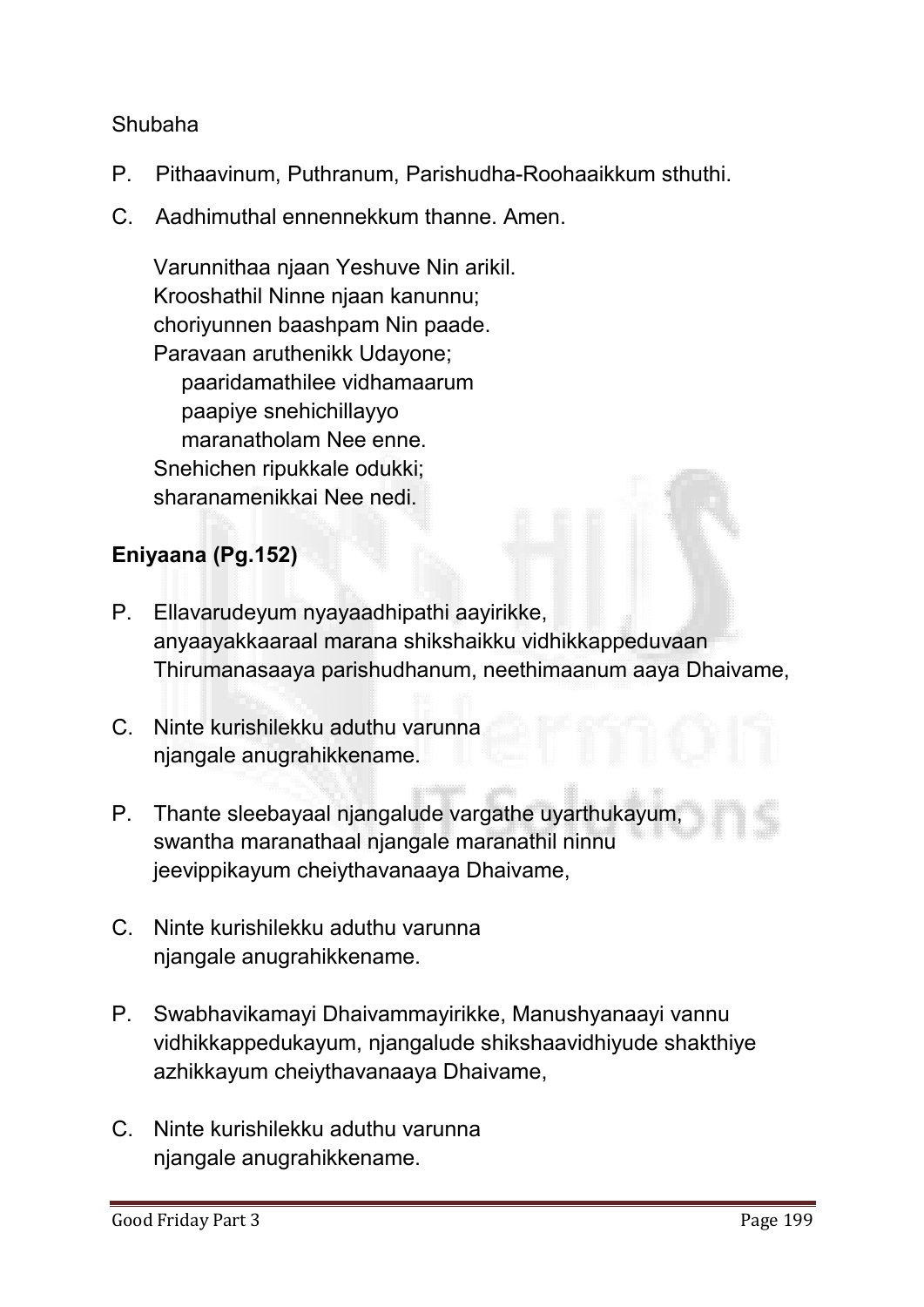#### **Praise**

- **P. Praise be to the Father, to the Son and to the Holy Spirit.**
- **C. As it was in the beginning, is now and forever shall be. Amen.**

**Here I am, coming nearer to You, O Jesus. I see You on the cross; I shed my tears at Your feet. I cannot express my feelings, O Lord; no one in this universe has ever loved a sinner in this way even unto death. You loved me and conquered my enemies; You have obtained solace for me.** 

## Responsory

- **P. O holy and righteous God, supreme Judge of all, who of Your divine will, allowed Yourself to be condemned to death by unjust people,**
- **C. As we draw near to Your cross, bless us.**
- **P. O God, who by Your cross, lifted humanity and by Your death redeemed us from death into life,**
- **C. As we draw near to Your cross, bless us.**
- **P. You who came as a Man, was condemned to death and cancelled the power of judgment for us, though You are God by nature and in essence,**
- **C. As we draw near to Your cross, bless us.**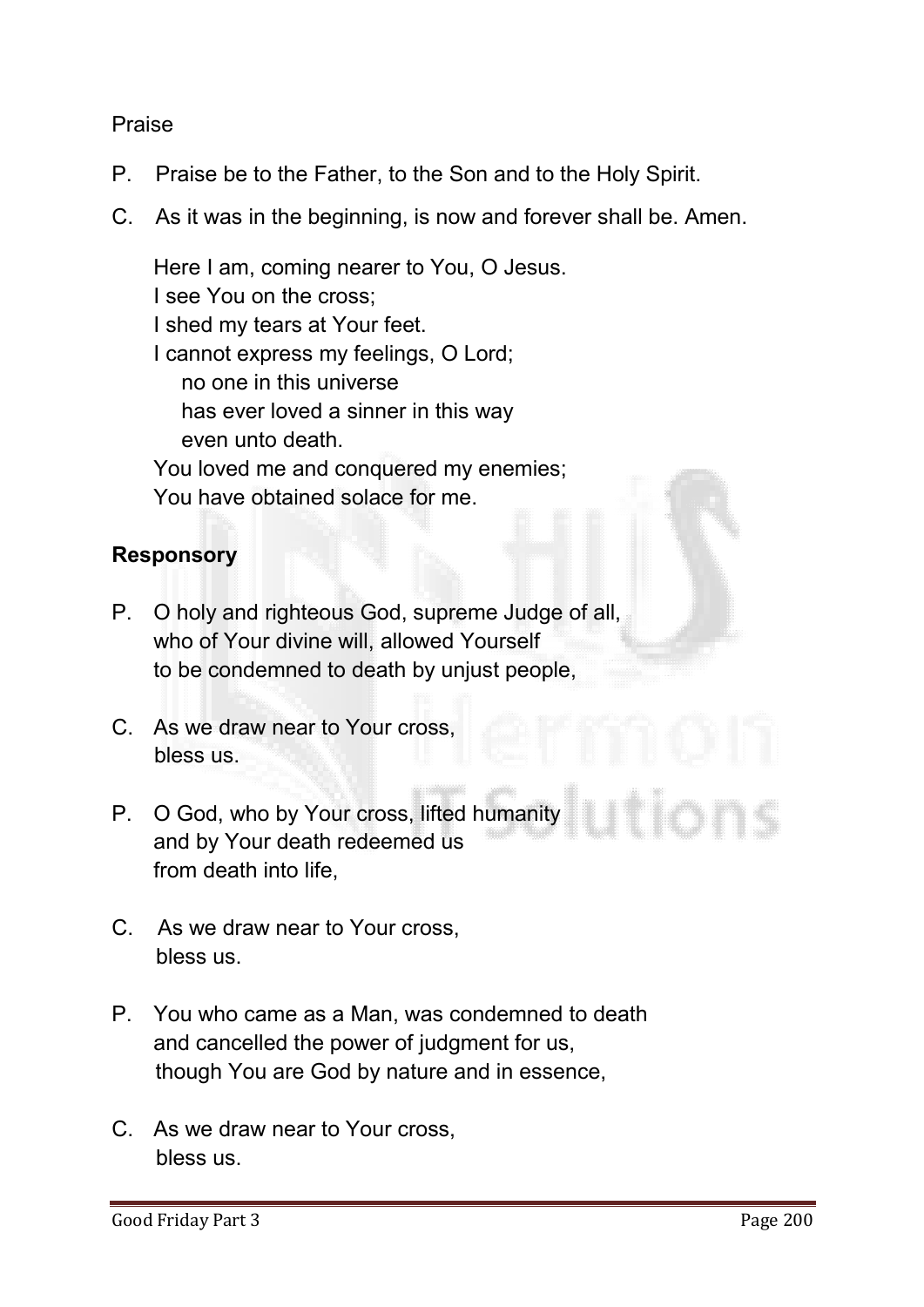# Kukkaaya

**Dhaivasuthan skeeppaayil – thala chayichu Than dehiye Pithaavin kaikalilelpichu. Mruthi rahithan Thaan – marichavaridayil aashvasichathinaal – kabarathil ninnu. Parudeesaayinnulilekku – pokum vazhi Thannuyirppil nampum Aada – sutharkkai thelichu. Haaleluyya – oo – Haaleluyya.**

## **Shubaha**

- **P. Pithaavinum, Puthranum, Parishudha-Roohaaikkum sthuthi.**
- **C. Aadhimuthal ennennekkum thanne. Amen.**

**Dhaivam sleebayileri- maranamruchichu marthyarkkuyirppundaakki – paathaalathil irangi athin mathilukal – vaathilukalum irumpodampalu – kalum thakarthaan. Than swaroopamaam Aadha-mine naashathil ninnudharichavannu – sthuthi ennannekkum. Haaleluyya – oo – Haaleluyya**

# Baathedh Haasha (Pg.153)

*(Prathivaakyam: ┼ Njangalude Dhaivamaaya Karthaave, njangalodu karuna cheiyyename. Kuriyelaayisson.)*

**1. Njangalkkai etta Nin kashtatha thaazcha, Karthaave vazhthappettathaaka.**

*(Prathivaakyam)* 

**2. Balaththaal pandu – Mesrenil ni nneduthoru munthiri – kodiyaam Yoodhar. Maaraayin velam – madhuramaaki theerthavannu – daahicha neram, kaipu kaadi – neetteedu-nnu.**

*(Prathivaakyam)*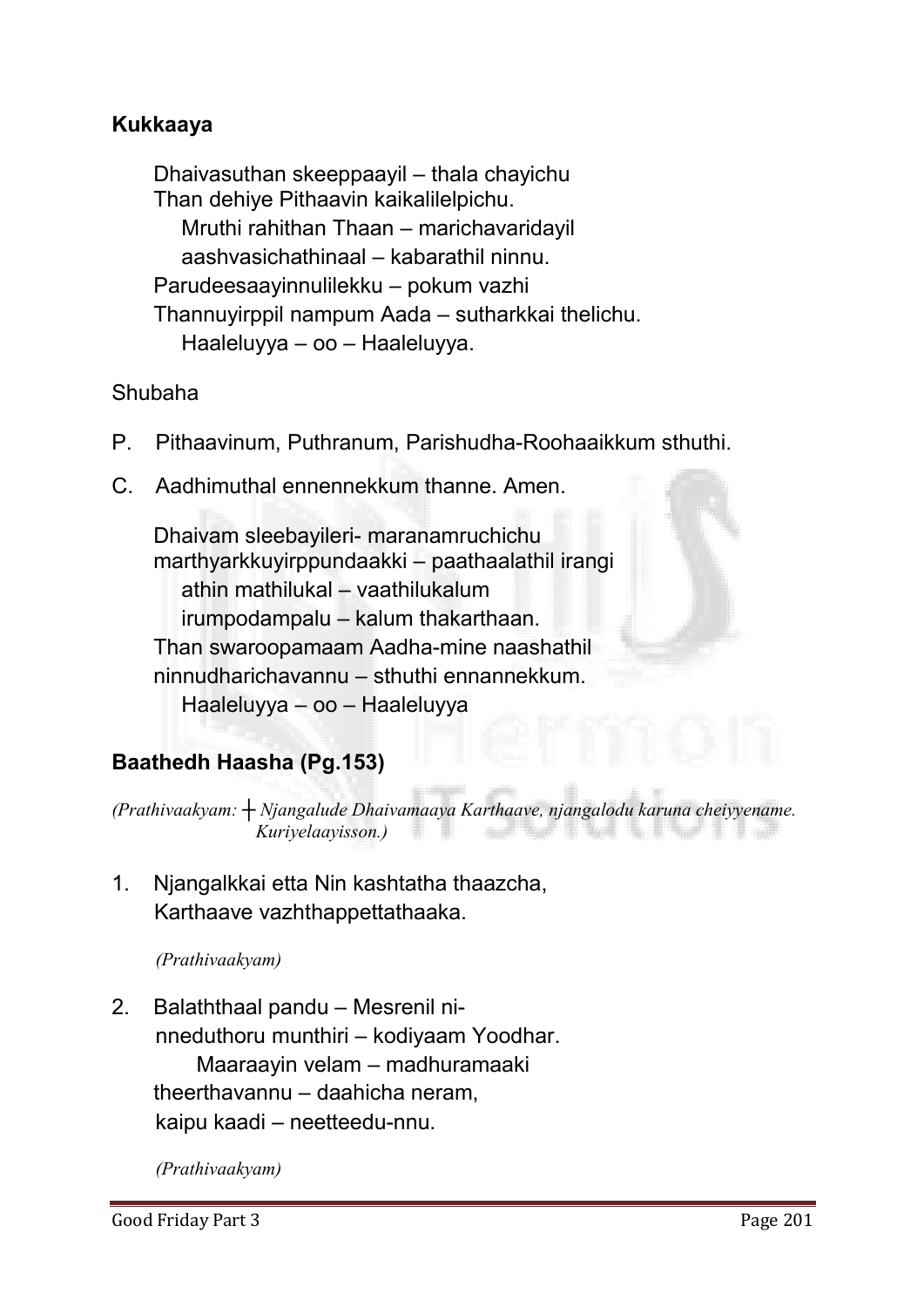# Chant

**The Son of God laid His head on the cross** 

- **and entrusted His spirit into His Father's hands.**
	- **He is the Immortal One, and though He is among the dead, He rose from the grave.**
- **By going up to Paradise, He demonstrated resurrection**
- **to Adam's children who trusted in it.**
	- **Haaleluyyah – O – Haaleluyyah.**

**Praise**

- **P. Praise be to the Father, to the Son and to the Holy Spirit.**
- **C. As it was in the beginning, is now and forever shall be. Amen.**

**On the cross, God tasted death and gave resurrection to the dead; He went down to hell and shattered all its walls, all its doors and all its iron bolts. Forever praise be to You who saved Adam, who was made in Your own image, from destruction. Haaleluyyah – O – Haaleluyyah.** 

# Song of Passion

*(Response: ┼ O Lord our God, have mercy on us. Kurie Eliesson.)*

**1. O Lord, blessed be the hardship and the humility You endured for our sake.** 

*(Response)*

**2. The Jews were the vine brought long ago from Egypt by the power of God. When the One who made** 

the water sweet at Marah was thirsty,<sup>x</sup>

**they offered bitter vinegar.**

*(Response)*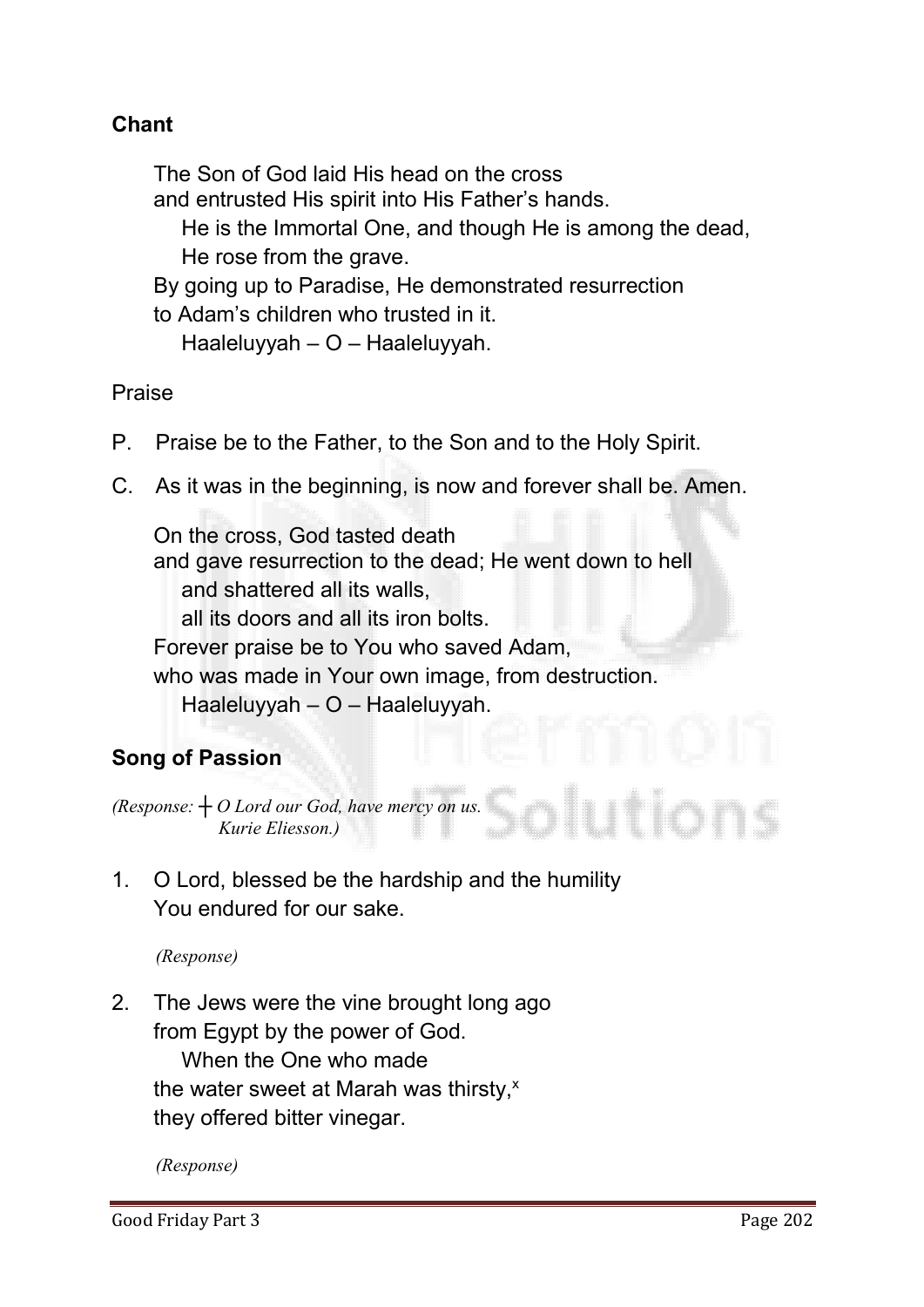**3. Anperum Naadhan onpathaam maniyil vanpanpishache – kolacheiyyunnu. Kampamakatti – thumpam neekki. Thamburaan mumpil – sammatharaakki "Nivurthiyaay!" ennura cheiyyunnu.**

*(Prathivaakyam)* 

**4. Paarrakal potti – keerunnayyo, thuranneedunnu kabarridangal, keeredunnu – devaalayathin thira sheela randaai – sooryanum thante prabhaye moodi mangeedunnu.**

#### *(Prathivaakyam)*

**5. Kurishin arikil - ninnoradhipan parayunn- "Ivan Thaan – Dhaivakumaaran." Ghaathakanoruvan – vilaavil kuthi. Chanku thurrannu – rakthavum jalavum chorinju loka vishudhikkayi.**

*(Prathivaakyam)* 

# Mar Apreminte Baaoosa (Pg.154)

*(Prathivaakyam: ┼ Njangalude Dhaivamaaya Karthaave, njangalodu karuna cheiyyename. Kuriyelaayisson.)*

**1. Njangalkkayathi kashtathakal ettoru Naadha, njangale Nee anugrahichavayin pankum Nin rajyoharium nal-ke-name.**

*(Prathivaakyam)* 

**2. Kalanmaarodu koodeyavan enna pettennullathaayi ezhuthiya vaakyam nivarippaan Vallabhaningane manasaayi. Bhaaram kondudal thaazhumbhol – keeredunnu kaal karavum. Chora thullikal shirassumuthal paadatholam ozhukunnu.**

*(Prathivaakyam)*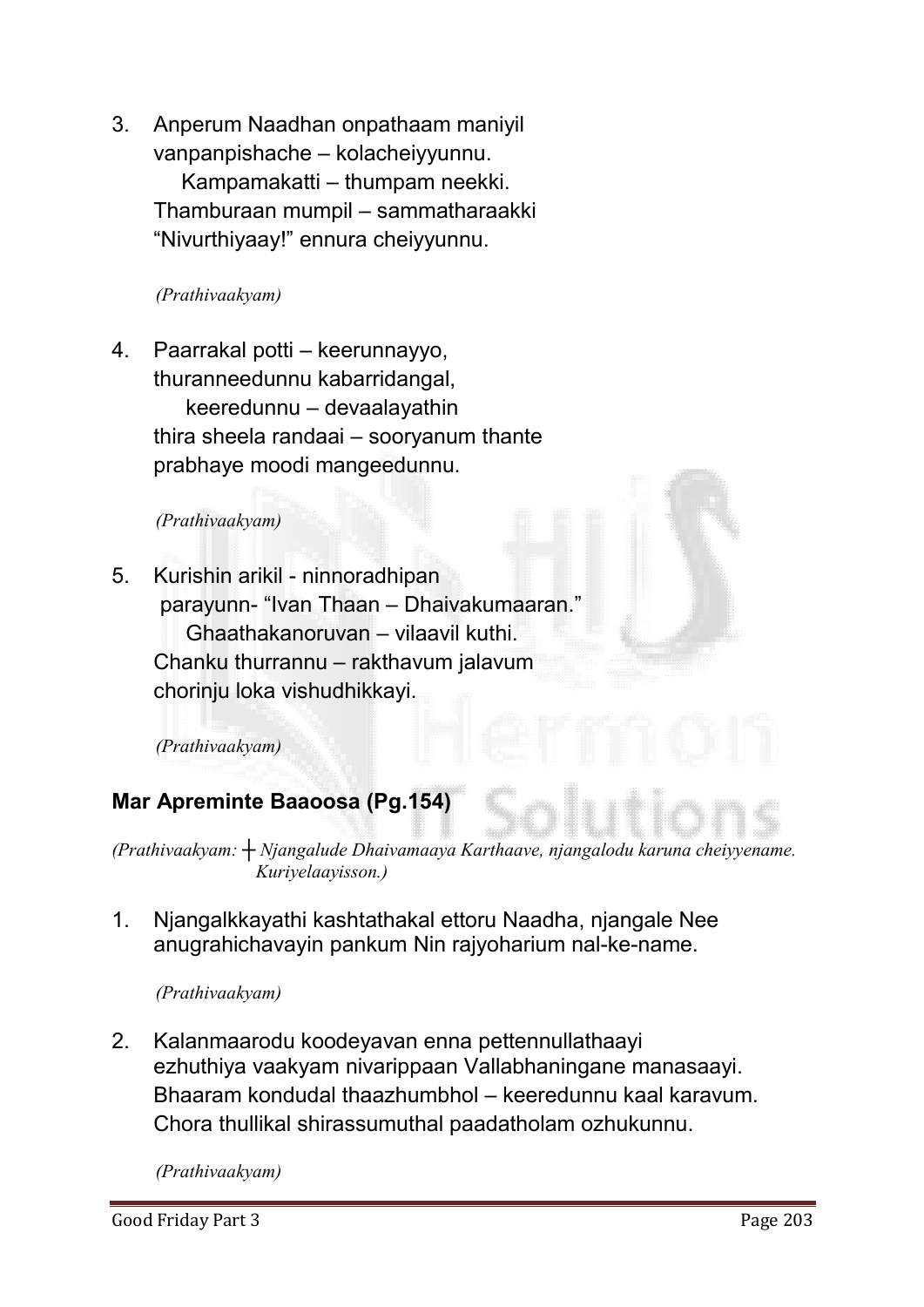**3. At the ninth hour, the loving Lord**

**defeated the beastly Satan. He removed suffering and lifted burdens. He made us one with the Lord and declared, "It is finished!" xi**

*(Response)*

**4. Rocks burst and split apart, tombs broke open.**

> **The veil in the temple was torn into two;** the sun covered its glory and faded away.<sup>xii</sup>

#### *(Response)*

**5. The centurion who stood near the cross** said, "Surely He was the Son of God."<sup>xiii</sup>

**One of the wicked men pierced His side. His heart opened and blood and water** flowed out for the redemption of the world.<sup>xiv</sup>

*(Response)*

# St. Ephrem's Hymn of Supplication

*(Response: ┼ O Lord our God, have mercy on us. Kurie Eliesson.)*

**1. O Lord, who suffered immensely for us, bless us and grant us a share in Your heavenly Kingdom.**

#### *(Response)*

**2. O Lord, You willingly identified Yourself with thieves, to accomplish what was written. The weight of Your body caused Your feet and arms to be torn. Drops of blood flowed from the crown of Your head to Your feet.**

*(Response)*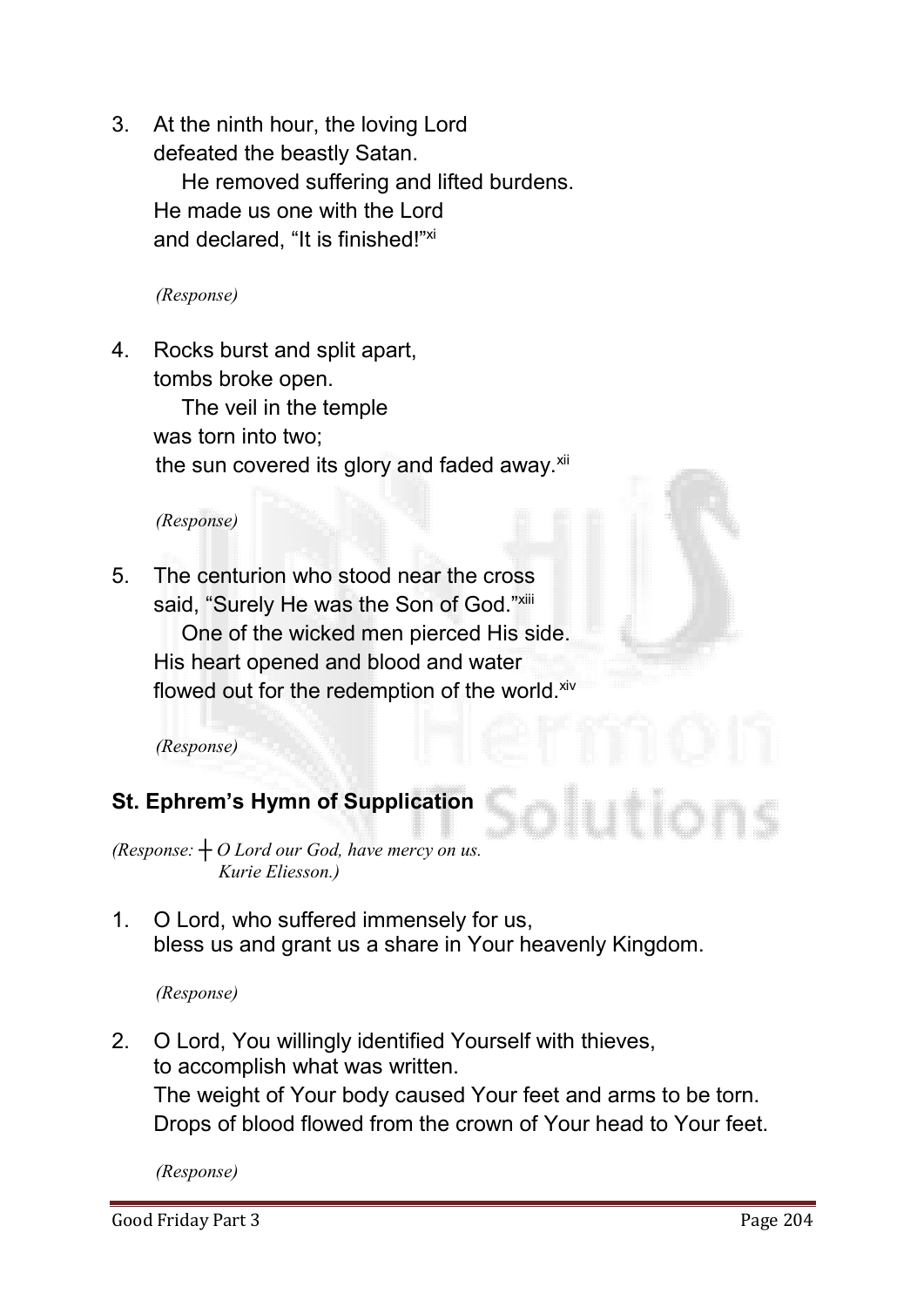**3. Veyilum choodum kondathinaal – vingidunnu Thirumeni, athilum vedhana preeya Thaathan Thirumukam Thanikku marrechathinaal. "En Dhaivame! En Dhaivame!" enee vannam nilavilichu, kaneer vaarrthu karanjavan – Thaathane nokki namikkunnu.**

#### *(Prathivaakyam)*

**4. Saathaan thannude theeyampe eitheedunnu mazha pole; shathrukkal krooshine chutti – parihaasangal chollunnu. Balavaanil ninnaparuthangal – balamodu pidichedukkunnu. Kalavaam avanude kolakale- Balavaan kayyil vangunnu.**

#### *(Prathivaakyam)*

**5. Swarlokathin vaazhvukale ellaam Thaathan nalkunnu. Bhoolokathin athirukale – svaadheenathil vaangunnu. Lokam jadam pishaachivarmel – ekanaayithaan jayam nedi Thaathanodu maanushare – yojippichaan raktha – thaal.** 

#### *(Prathivaakyam)*

**6. Thaathaa nivruthiyaayennudane thaathanodurachapin shirassathine kroossil chayichayyayyo – aathmam Thathaneyelpichu. Kurishile Ninnude jayamathine – parravaanaarkkum vashamille. Thirusabha athine anubhavippaan aruleedaname Karthaave.**

#### *(Prathivaakyam)*

**7. Namaskaaram kelkkunnavane – yaachanakal nalkunnavane, njangalin prarthanakal kettu – yaachanakal nalkeedename.**

#### *(Prathivaakyam)*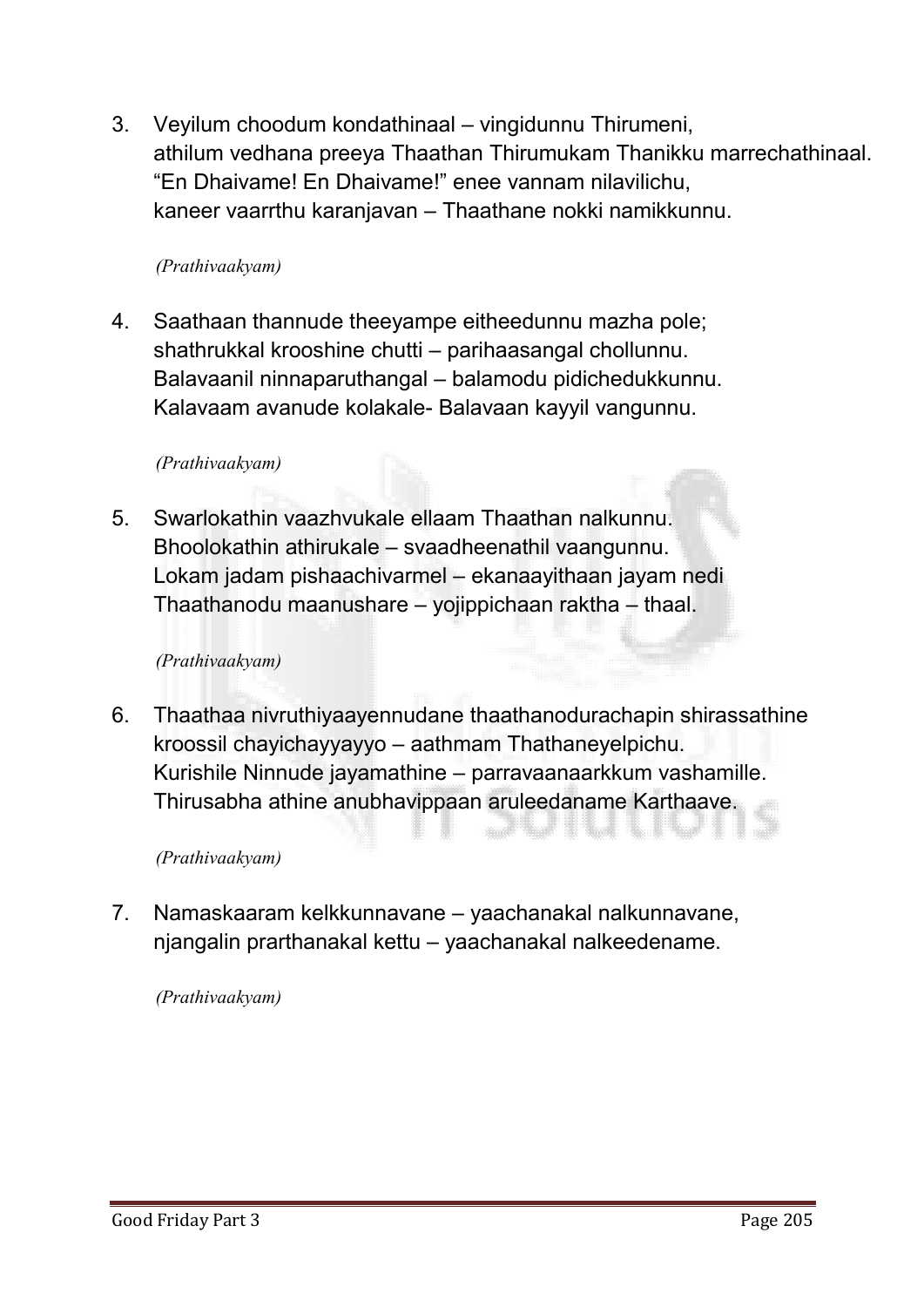**3. Although Your Holiness was scorched by the heat of the sun's rays, the greater pain was because Your beloved Father**  hid His holy face from You. "My Lord! My Lord!" You cried out, xv **tearfully looking to Your Father in worship.**

*(Response)*

**4. Satan is sending his fiery darts like rain; the enemies are walking round the cross, uttering scornful words. The Mighty One is redeeming unjust possession with force. Into His hands the Mighty One is taking all lies and false accusations.**

*(Response)*

**5. The Lord bestows all the heavenly blessings and brings the ends of this world under His influence. He alone wins His victory over the world, the flesh and Satan and unites humanity with the Father through His blood.**

*(Response)*

**6. You said to the Father, "It is finished," when Your task was accomplished. You rested Your head on the cross and handed Your**  Spirit to Your Father.<sup>xvi</sup> No one can explain Your victory on the cross. **O Lord, grant that Your holy Church may experience it.**

*(Response)*

**7. You, who hears our praises and grants our petitions, hear our prayers and grant us our petitions.** 

*(Response)*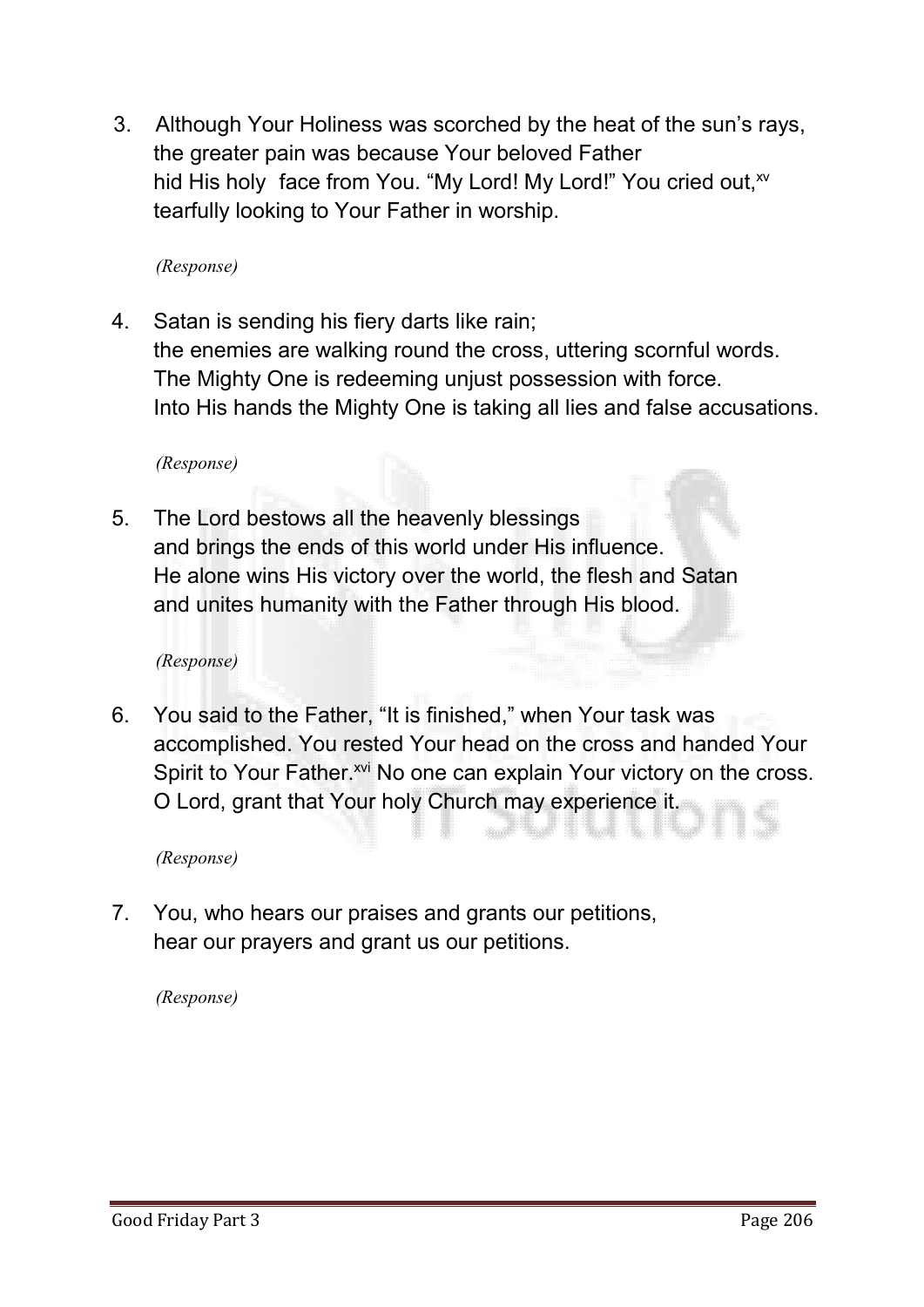# Kauma (Pg.154)

#### *(Moonnu praavashyam pattakkaarente pinnaalle ettuchollenam)*

**Thante maranathaale, njangalude maranathe jeevippicha Masihaa Thamburaane, njangalude jeevane shakthippeduthi, njangalodu karuna cheiyyename.** *┼ Kuriyelaayisson*

#### *(Pattakkaarente pinnaalle ettuchollenam)*

**Njangalude Karthaave, Ninakku sthuthi, Ninte Pithaavinu bahumaanavum, Parishudha-Roohaaikku vandhanavum, pukazhchayum undaayirikkatte. Paapikalaaya njangalude-mel anugrahangalum, karunakalum undaayirikkename. Melulla Yerushaleminte vaathilukal thurannu, Mashihaaye, Ninte simhaasanathin munpaake, njangalude praarthanakal praveshikkumaar-aakaname. Njangalude Karthaave, Ninakku sthuthi. Ennekkum njangalude sharanavume, Ninakku sthuthi. Baarekmaar.** 

#### *(Allenkil geetham)*

**Karthaa, sthuthi Ninakku, Thaathanu bahumaanam, Vishudha-Roohaaikku, pukazhcha vandhanam. Paapikalaakunna, Ninnude adiyaaril anugraham, krupayum chorinjeedename Nee. Melulla Yerushalem vaathil thurannittu, Mashiha, simhaasane praarthana ethaname. Sthuthi en Karthaave, sthuthi en Karthaave, nithya sharanavume, sthuthithe. Baarekmaar.**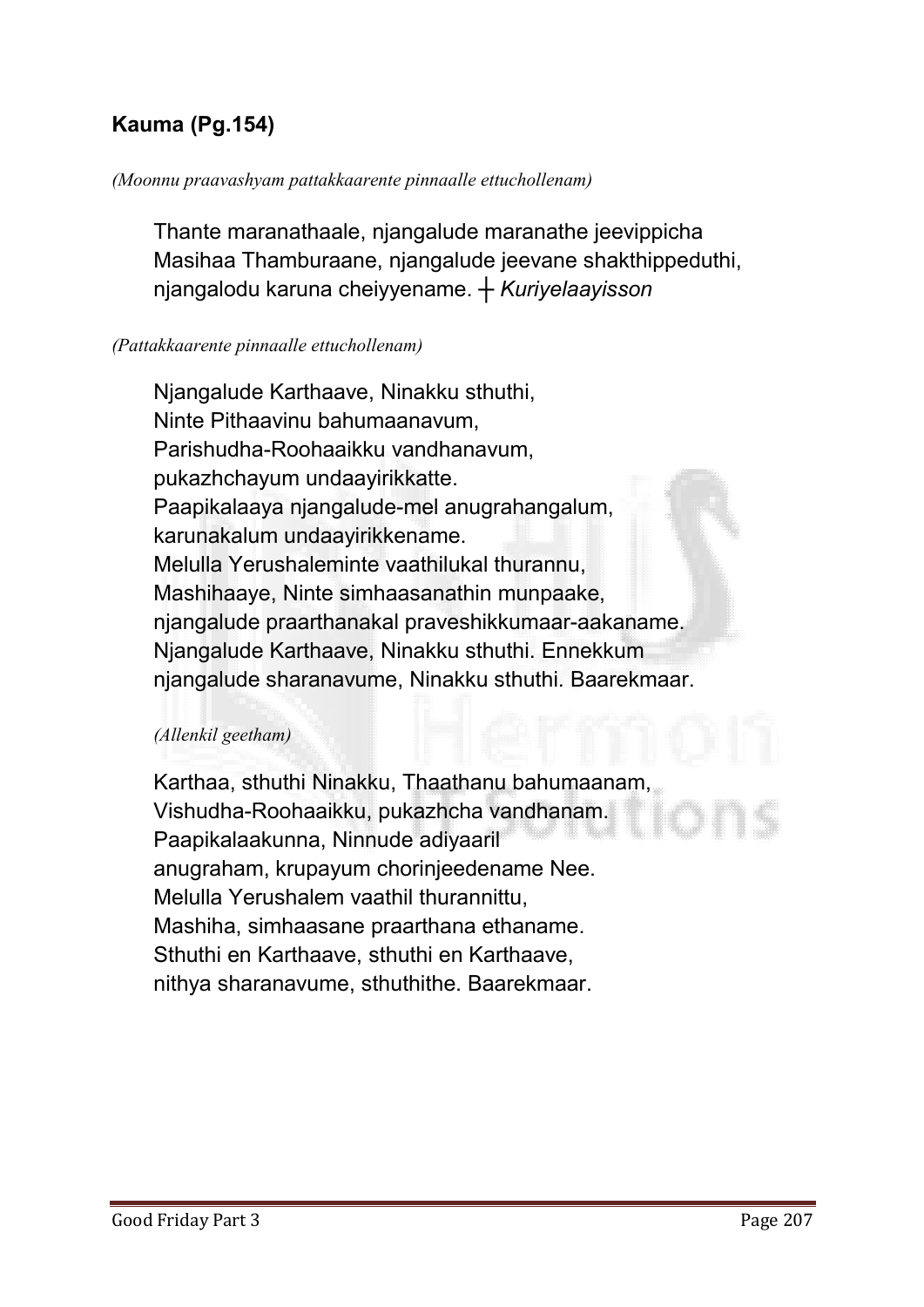# Adoration

#### *(To be said three times after the priest)*

**O Lord the Messiah, who destroyed our death by Thy death, strengthen our lives and have mercy on us. ┼ Lord, have mercy.**

#### *(Repeat after the priest)*

**Our Lord, praise be to Thee, glory be to Thy Father, and our praise and worship be to the Holy Spirit. May Thy blessings and mercies be on us sinners. O Messiah, open the doors of heavenly Jerusalem so that our prayers may reach Thy throne of grace. Our Lord, praise be to Thee. Praise be to Thee, our eternal refuge. Bless us O Lord.**

#### *(Or in song)*

**Praise be to Thee O Lord, glory be to the Father and to the Holy Spirit, our praise and worship. Bestow Thy blessings and grace upon us, Thy sinful servants. O Messiah, open the doors of heavenly Jerusalem so that our prayers may reach Thy throne of grace. My Lord, praise be to Thee. My Lord, praise be to Thee. Praise be to Thee, our eternal refuge. Bless us O Lord.**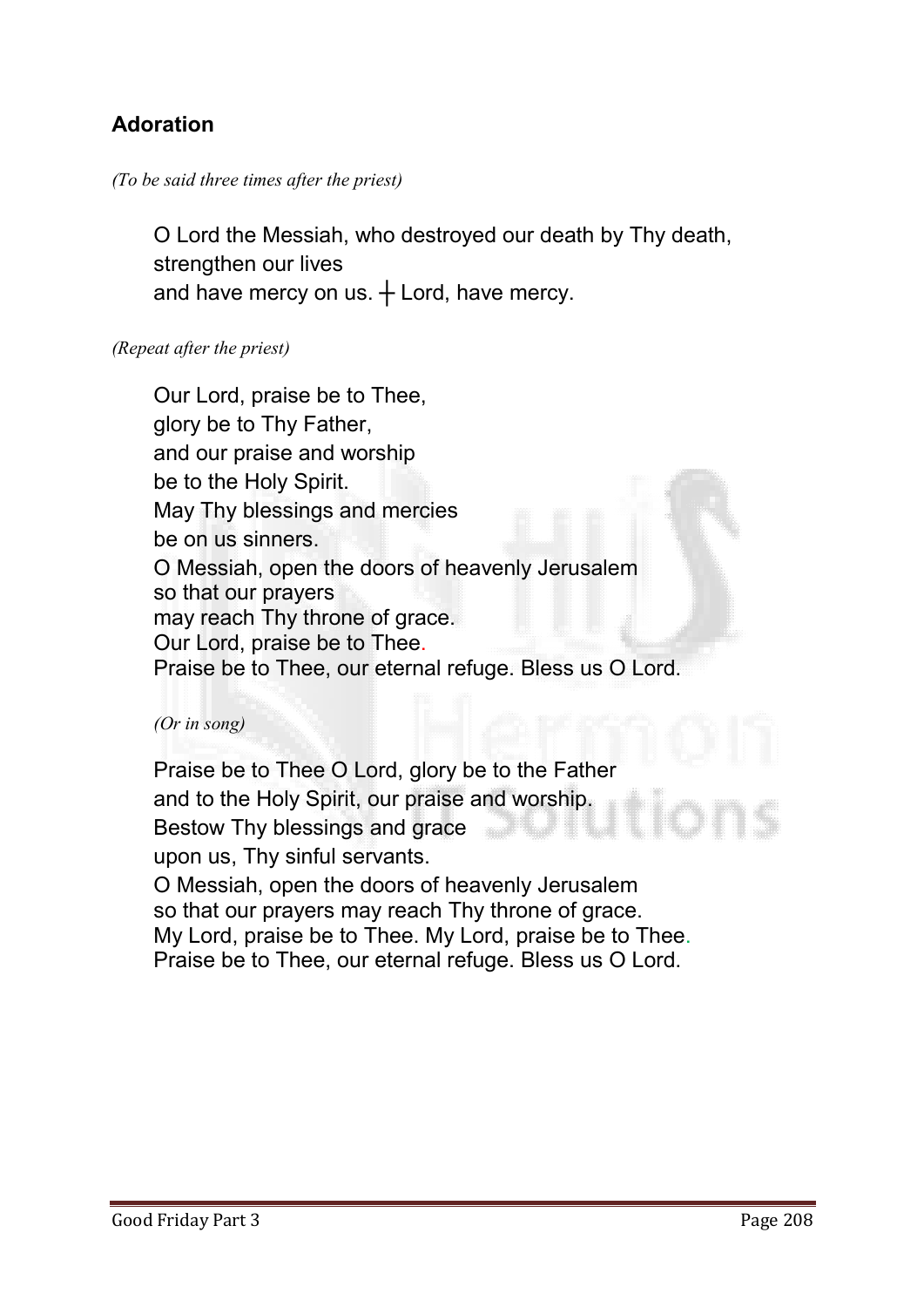# Karthaavinte Praarthana (Pg.2)

- **P. Swargasthanaaya njangalude Pithaave,**
- **C. Ninte naamam parishudham aakkapedename. Ninte Raajyam varename; Ninte ishtam swargathile-pole, bhoomiyilum-aakaname. Njangalkku aavashyamulla aahaaram innu njangalkku tharename. Njangalude kadakkaarodu njangal kshamichirikkunnathu-pole, njangalude kadangalum, dhoshangalum, njangalodum kshamikkename. Njangale pareekshayilekku praveshippikkaathe, njangale dhushtanil ninnu rakshichu-kollename; enthukondennaal, Raajyavum, shakthiyum, mahathwavum, ennekkum Ninakkullath-aakunnu. Amen.**

#### *(Allenkil geetham)*

# Karthaavinte Praarthana (Pg.3)

- **P. Swarlokathil-irunnarulum Dheva, njangalude Thaatha,**
- **C. Ninthiru-naamam paavanamaai, perumaarapettee-dename.**
- **P. Thaathaa Ninnude thiru Raajyam, vannee-daname eeyulakil.**
- **C. Thiruhitham ethu-pol suraloke, athu-polivideyum-aakaname.**
- **P. Vendunn-aahaaram engalkkinn-ekaname Nee Karthaave.**
- **C. Anyarod-engal kshamichathu-pol, adiyaar paapam mochikka.**
- **P. Pareekshayil-engale aakkaruthe, dhushtanil ninnozhi-vaakkuka Nee.**
- **C. Raajyam, shakthi, mahathwangal, ennum Ninakkullava. Amen.**

# Onnaam Paadam: Sumngyapusthegem. 21:1-9

# Randaam Paadam: Abhrayer. 3: 1-19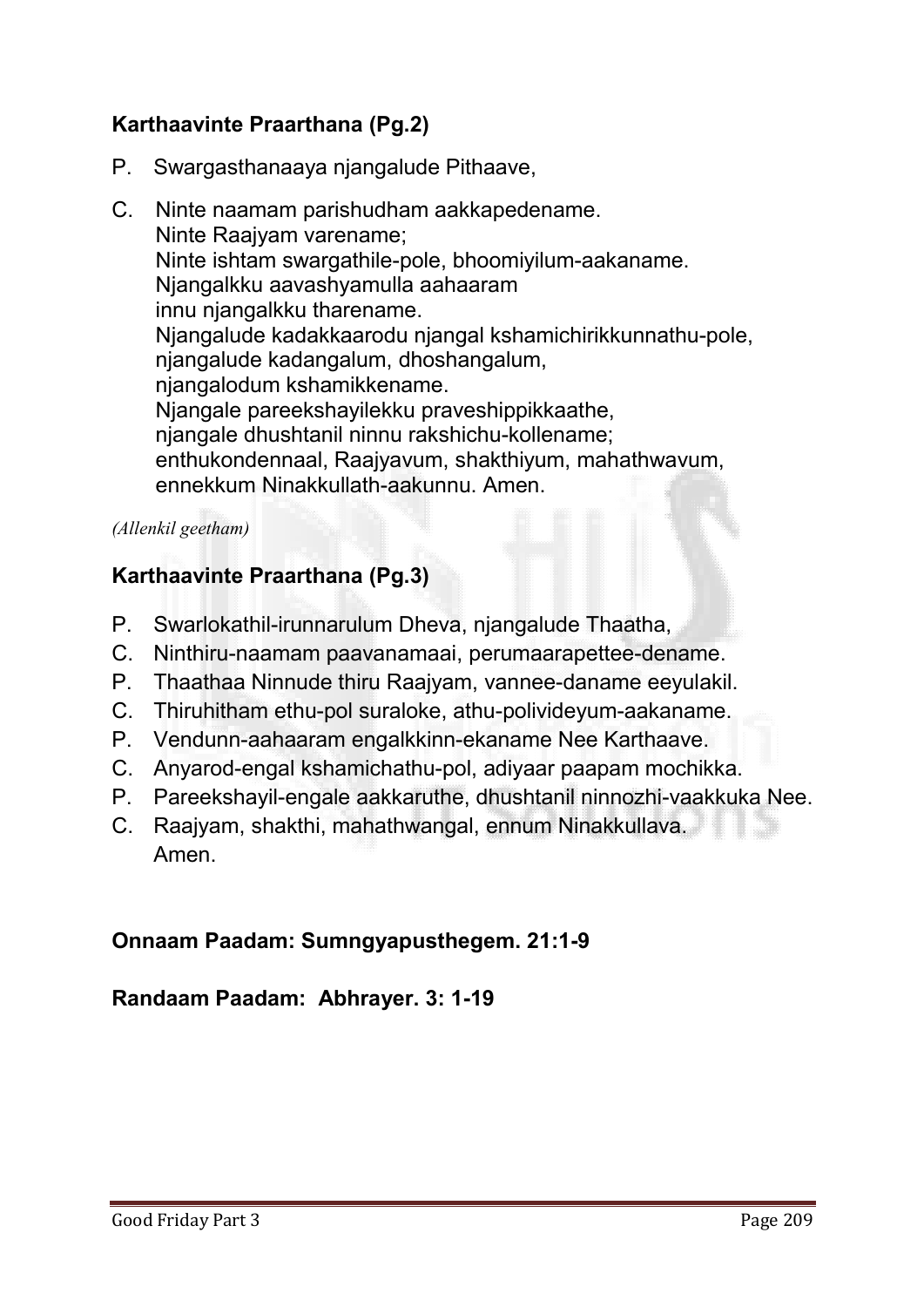# The Lord's Prayer

- **P. Our Father in heaven,**
- **C. hallowed be Thy name. Thy Kingdom come; Thy will be done on earth, as it is in heaven. Give us this day our daily bread. Forgive us our sins and offences, as we forgive those who sin against us. Lead us not into temptation and deliver us from the evil one; for Thine is the Kingdom, the power and the glory forever and ever. Amen.**

*(Or in song)*

# The Lord's Prayer

- **P. Our Father in heaven,**
- **C. Hallowed be Thy name.**
- **P. Thy Kingdom come;**
- **C. Thy will be done on earth, as it is in heaven.**
- **P. Give us this day our daily bread.**
- **C. Forgive us our sins as we forgive those who sin against us.**
- **P. Lead us not into temptation and deliver us from the evil one,**
- **C. For Thine is the Kingdom, the power and the glory, forever and ever. Amen.**

# First Lesson: Numbers 21

#### Second Lesson: Hebrews 3: 1-19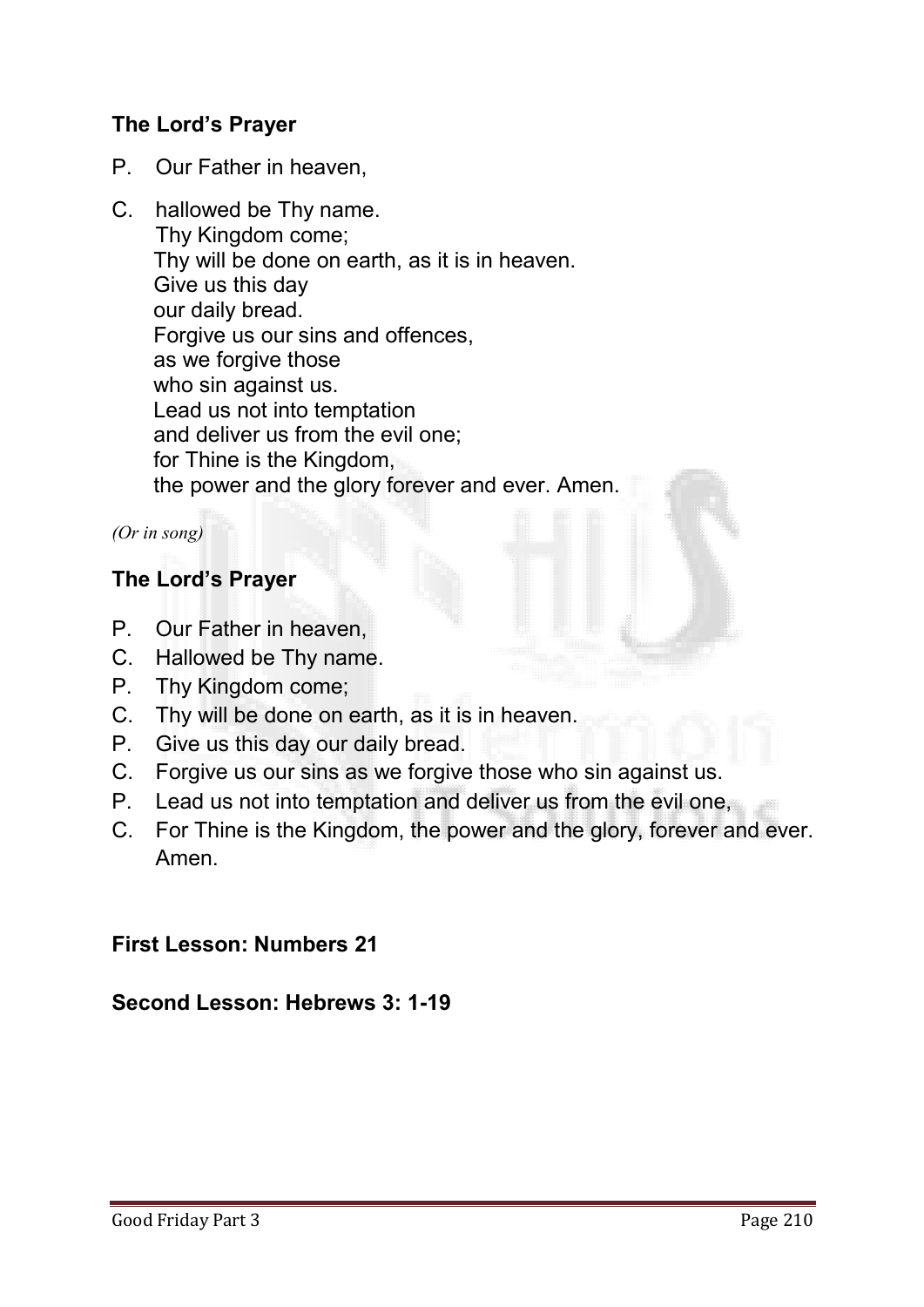# Madhraasha (Pg.155)

- **1. Hey paapee nee – nakkundaaya paapavisham theeruvaan Thaathan – ayochoru Parihaari. Ivanallo – lokathin – paapathe chumannavan. Rakthathaal mochanam nalkaan baliyaaitheernnu.**
- **2. Krooshinkal nee vanneedaan vilikkunu, Thirumeni kandu thrkaalkal chumbikka. Kallanmaaril-oruvanum – sathaadhipanum Thante ulle thin-gum Dhaiva-thejase kandathorkka.**
- **3. Paapikal krooshin-arikil vannidunnu. Vairikal thohttu – odi olicheedunnu. Krooshin jayam kandengal – shudhikkai Nin raktham van nadhi pol ozhukkeedaan yachikkunnu njangal.**
- **4. Rakshaye nivarthi – chennu thaan uraikkunnu Thaathan Thante – thanayan bali kandudane. Shaapangal neekidunnu, dhaanangal chinthidunnu, koorirul odidunnu; – krooshinkal vegamethaam.**
- **5. Paapee anuthapikka – paapangal vittidukaa. Paapikkasrayam – mahttarum illihathil. Thaatha, Suthaa – thmaakkalkkundaakatte ma-mahathvam Aadhi muthal ippozhum ennekkum undaaka.**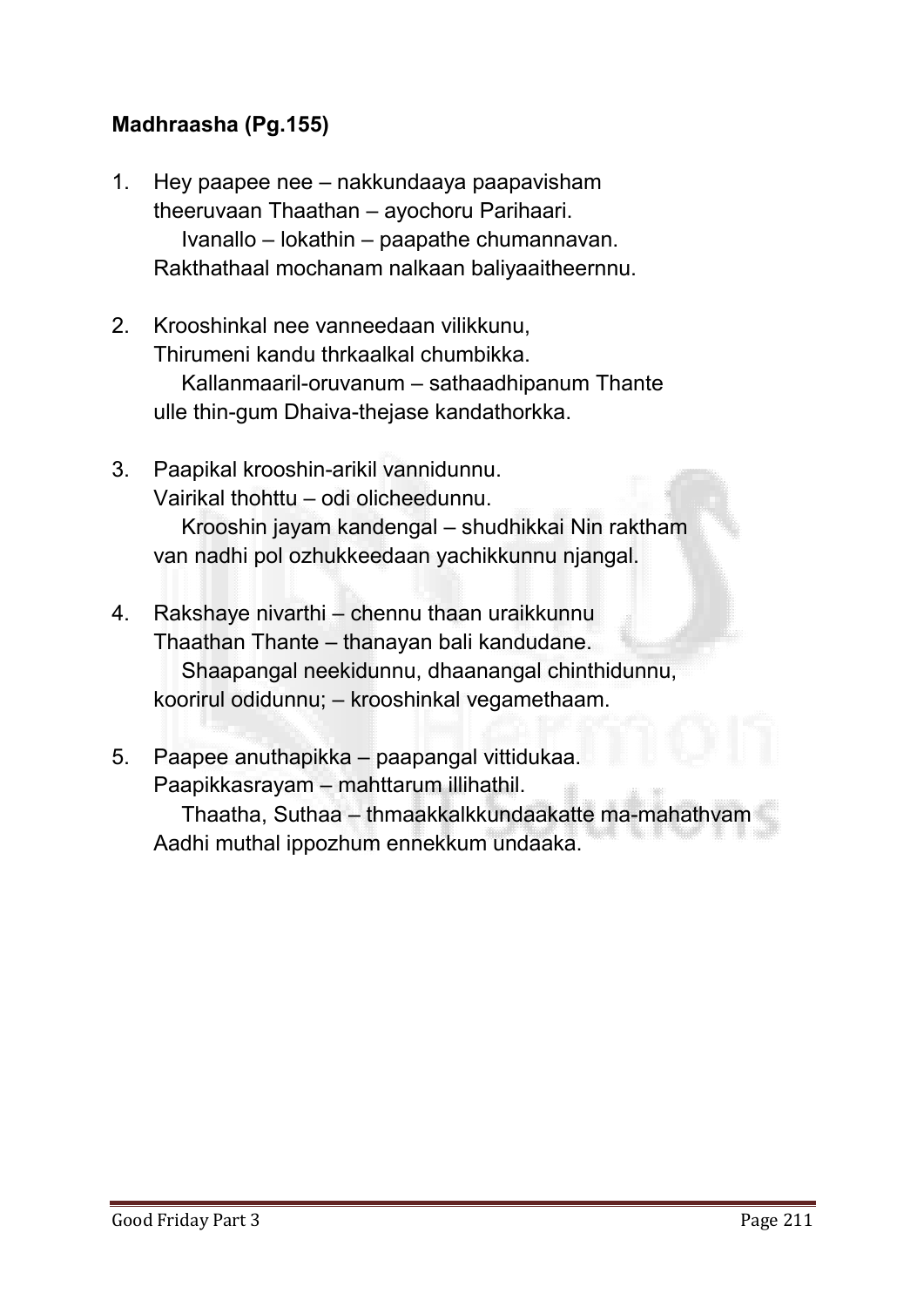# **Teachings**

- **1. O Sinner, the Father sent a Healer to save you from the poison of sin. He indeed is the One who bore the sins of the world. He sacrificed Himself to grant redemption, through His blood.**
- **2. He bids you, to come to the Cross, look at the Lord and kiss His holy feet. Remember that one of the thieves and the centurion saw the inner divine glory radiating from Him.**
- **3. Sinners are coming near the Cross. The enemies are defeated and fleeing to hide. We see the victory on the cross and plead that Your blood may flow like a mighty river for our sanctification.**
- **4. The Father declares that salvation has been achieved as soon as He sees the sacrifice of His Son. Curses are being removed, gifts are being showered, darkness is departing; let us quickly reach the cross.**
- **5. O sinner, repent and release your sin. There is no one else in this world who can help a sinner. Glory be to the Father, to the Son and to the Holy Spirit. As it was in the beginning, is now and forever shall be.**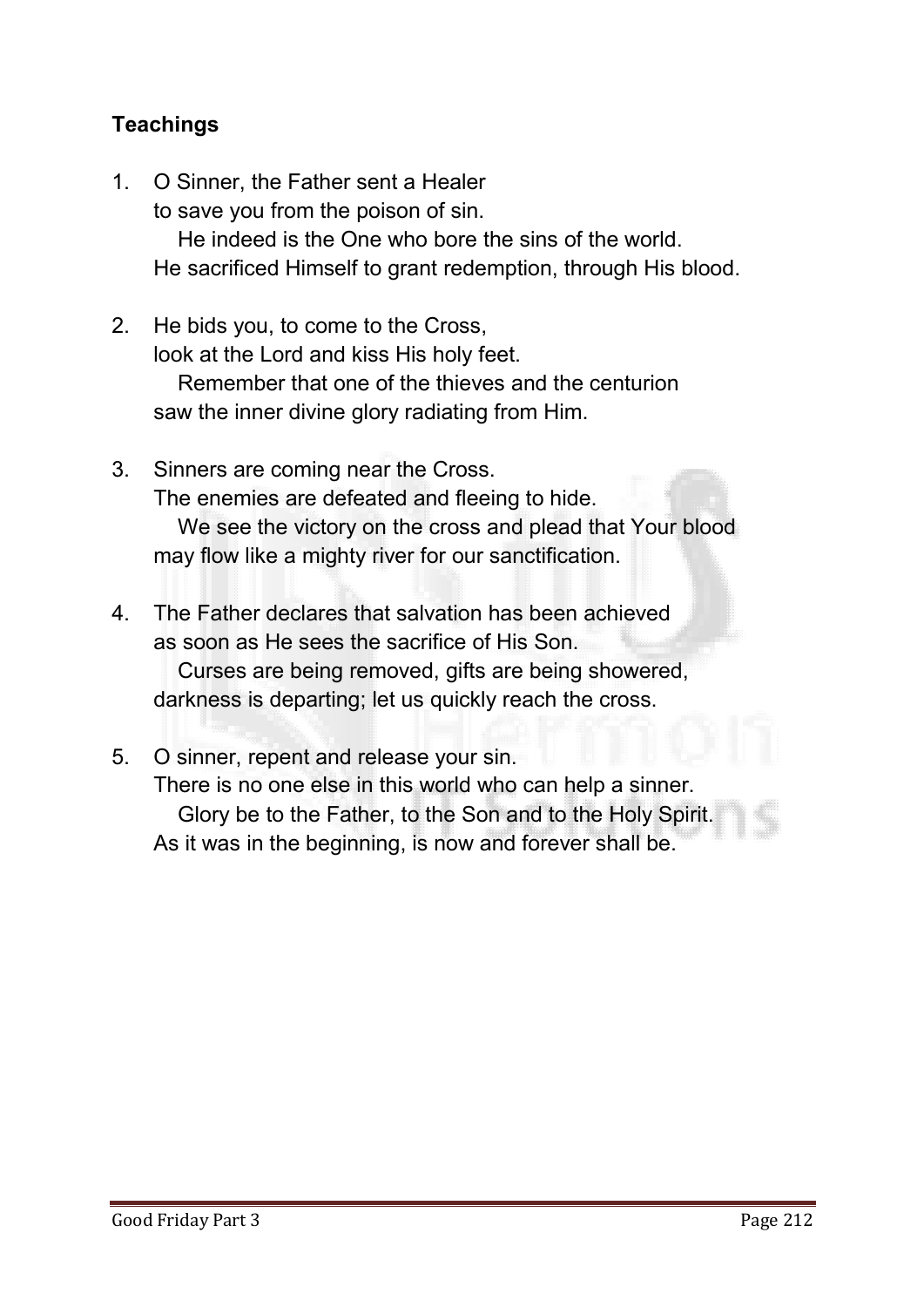# Kauma (Pg.154)

#### *(Moonnu praavashyam pattakkaarente pinnaalle ettuchollenam)*

**Thante maranathaale njangalude maranathe jeevippicha Mashihaa Thamburaane, njangalude jeevane shakthippeduthi, njangalodu karuna cheiyyename.** *┼ Kuriyelaayisson.*

#### *(Pattakkaarente pinnaalle ettuchollenam)*

**Njangalude Karthaave, Ninakku sthuthi, Ninte Pithaavinu bahumaanavum, Parishudha-Roohaaikku vandhanavum, pukazhchayum undaayirikkatte. Paapikalaaya njangalude-mel anugrahangalum, karunakalum undaayirikkename. Melulla Yerushaleminte vaathilukal thurannu, Mashihaaye, Ninte simhaasanathin munpaake, njangalude praarthanakal praveshikkumaar-aakaname. Njangalude Karthaave, Ninakku sthuthi. Ennekkum njangalude sharanavume, Ninakku sthuthi. Baarekmaar.** 

#### *(Allenkil geetham)*

**Karthaa, sthuthi Ninakku, Thaathanu bahumaanam, Vishudha-Roohaaikku, pukazhcha vandhanam. Paapikalaakunna, Ninnude adiyaaril anugraham, krupayum chorinjeedename Nee. Melulla Yerushalem vaathil thurannittu, Mashiha, simhaasane praarthana ethaname. Sthuthi en Karthaave, sthuthi en Karthaave, nithya sharanavume, sthuthithe. Baarekmaar.**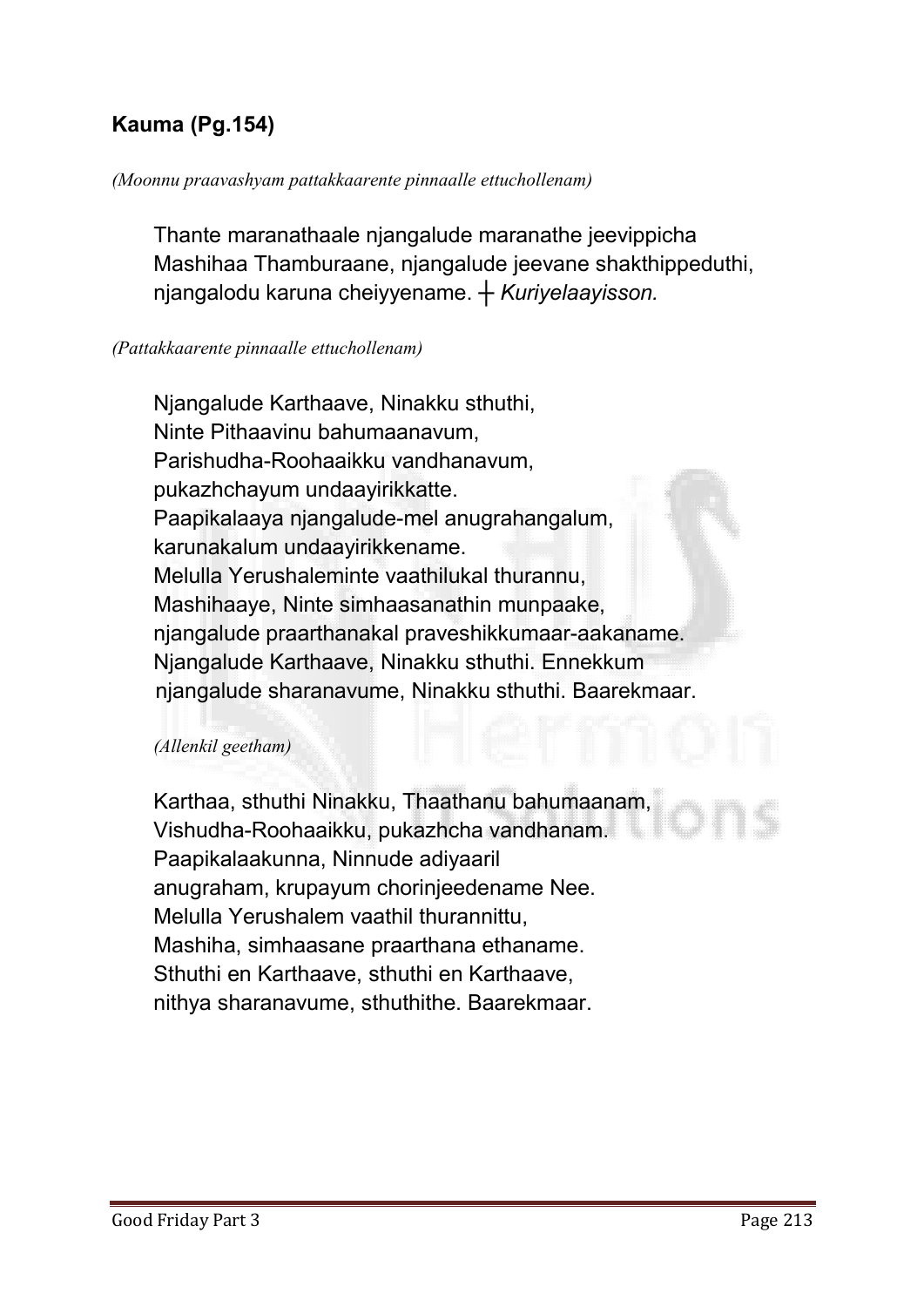# Adoration

#### *(To be said three times after the priest)*

**O Lord the Messiah, who destroyed our death by Thy death, strengthen our lives and have mercy on us. ┼** *Lord, have mercy.*

#### *(Repeat after the priest)*

**Our Lord, praise be to Thee, glory be to Thy Father, and our praise and worship be to the Holy Spirit. May Thy blessings and mercies be on us sinners. O Messiah, open the doors of heavenly Jerusalem so that our prayers may reach Thy throne of grace. Our Lord, praise be to Thee. Praise be to Thee, our eternal refuge. Bless us O Lord.**

#### *(Or in song)*

**Praise be to Thee O Lord, glory be to the Father and to the Holy Spirit, our praise and worship. Bestow Thy blessings and grace upon us, Thy sinful servants. O Messiah, open the doors of heavenly Jerusalem so that our prayers may reach Thy throne of grace. My Lord, praise be to Thee. My Lord, praise be to Thee. Praise be to Thee, our eternal refuge. Bless us O Lord.**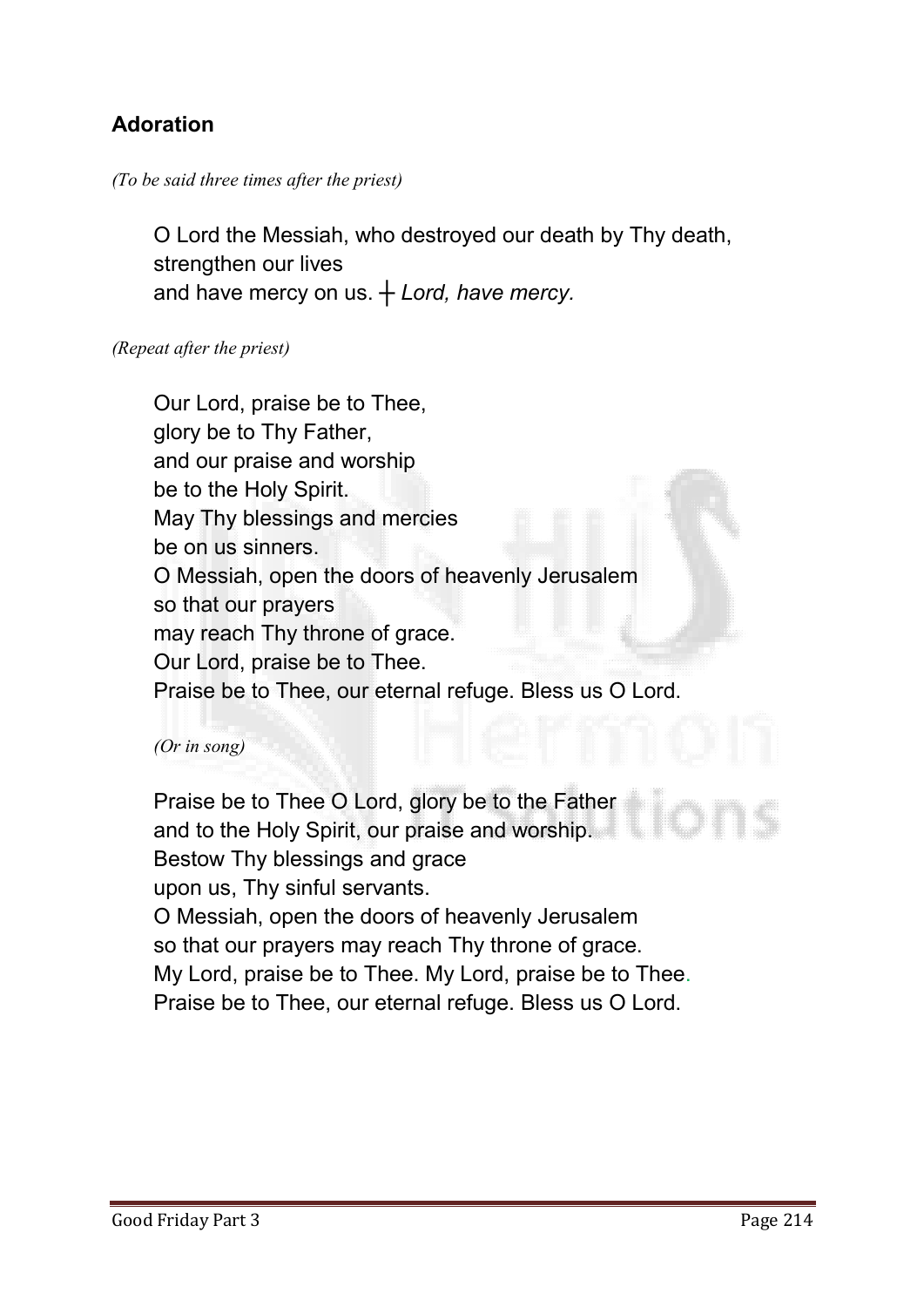# Karthaavinte Praarthana (Pg.2)

- **P. Swargasthanaaya njangalude Pithaave,**
- **C. Ninte naamam parishudham aakkapedename. Ninte Raajyam varename; Ninte ishtam swargathile-pole, bhoomiyilum-aakaname. Njangalkku aavashyamulla aahaaram innu njangalkku tharename. Njangalude kadakkaarodu njangal kshamichirikkunnathu-pole, njangalude kadangalum, dhoshangalum, njangalodum kshamikkename. Njangale pareekshayilekku praveshippikkaathe, njangale dhushtanil ninnu rakshichu-kollename; enthukondennaal, Raajyavum, shakthiyum, mahathwavum, ennekkum Ninakkullath-aakunnu. Amen.**

#### *(Allenkil geetham)*

# Karthaavinte Praarthana (Pg.3)

- **P. Swarlokathil-irunnarulum Dheva, njangalude Thaatha,**
- **C. Ninthiru-naamam paavanamaai, perumaarapettee-dename.**
- **P. Thaathaa Ninnude thiru Raajyam, vannee-daname eeyulakil.**
- **C. Thiruhitham ethu-pol suraloke, athu-polivideyum-aakaname.**
- **P. Vendunn-aahaaram engalkkinn-ekaname Nee Karthaave.**
- **C. Anyarod-engal kshamichathu-pol, adiyaar paapam mochikka.**
- **P. Pareekshayil-engale aakkaruthe, dhushtanil ninnozhi-vaakkuka Nee.**
- **C. Raajyam, shakthi, mahathwangal, ennum Ninakkullava. Amen.**

# Evangeliyon: Mathaai 27: 45-56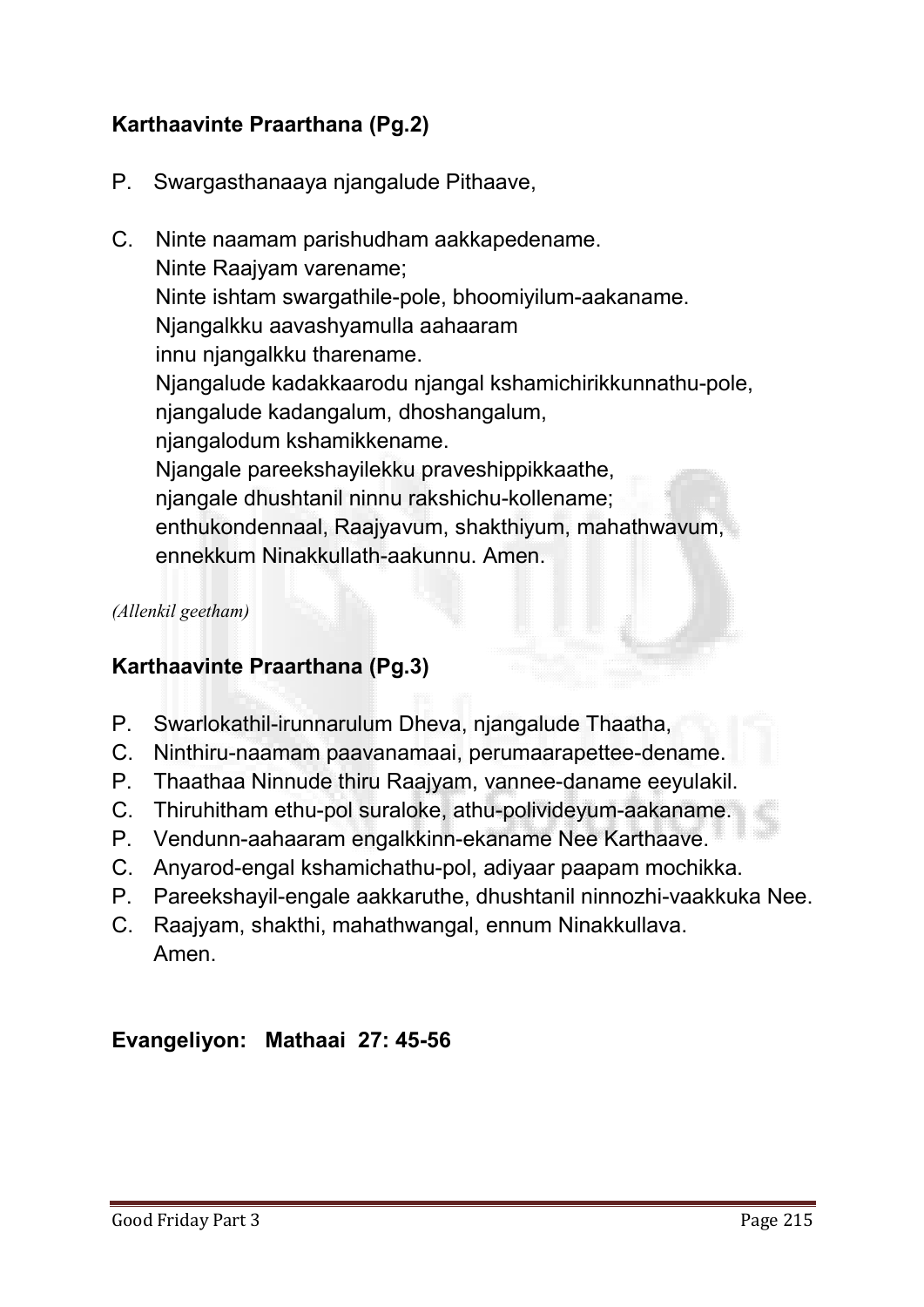# The Lord's Prayer

- **P. Our Father in heaven,**
- **C. hallowed be Thy name. Thy Kingdom come; Thy will be done on earth, as it is in heaven. Give us this day our daily bread. Forgive us our sins and offences, as we forgive those who sin against us. Lead us not into temptation and deliver us from the evil one; for Thine is the Kingdom, the power and the glory forever and ever. Amen.**

*(Or in song)*

# The Lord's Prayer

- **P. Our Father in heaven,**
- **C. Hallowed be Thy name.**
- **P. Thy Kingdom come;**
- **C. Thy will be done on earth, as it is in heaven.**
- **P. Give us this day our daily bread.**
- **C. Forgive us our sins as we forgive those who sin against us.**
- **P. Lead us not into temptation and deliver us from the evil one,**
- **C. For Thine is the Kingdom, the power and the glory, forever and ever. Amen.**

#### Gospel Reading: Matthew 27: 45 – 56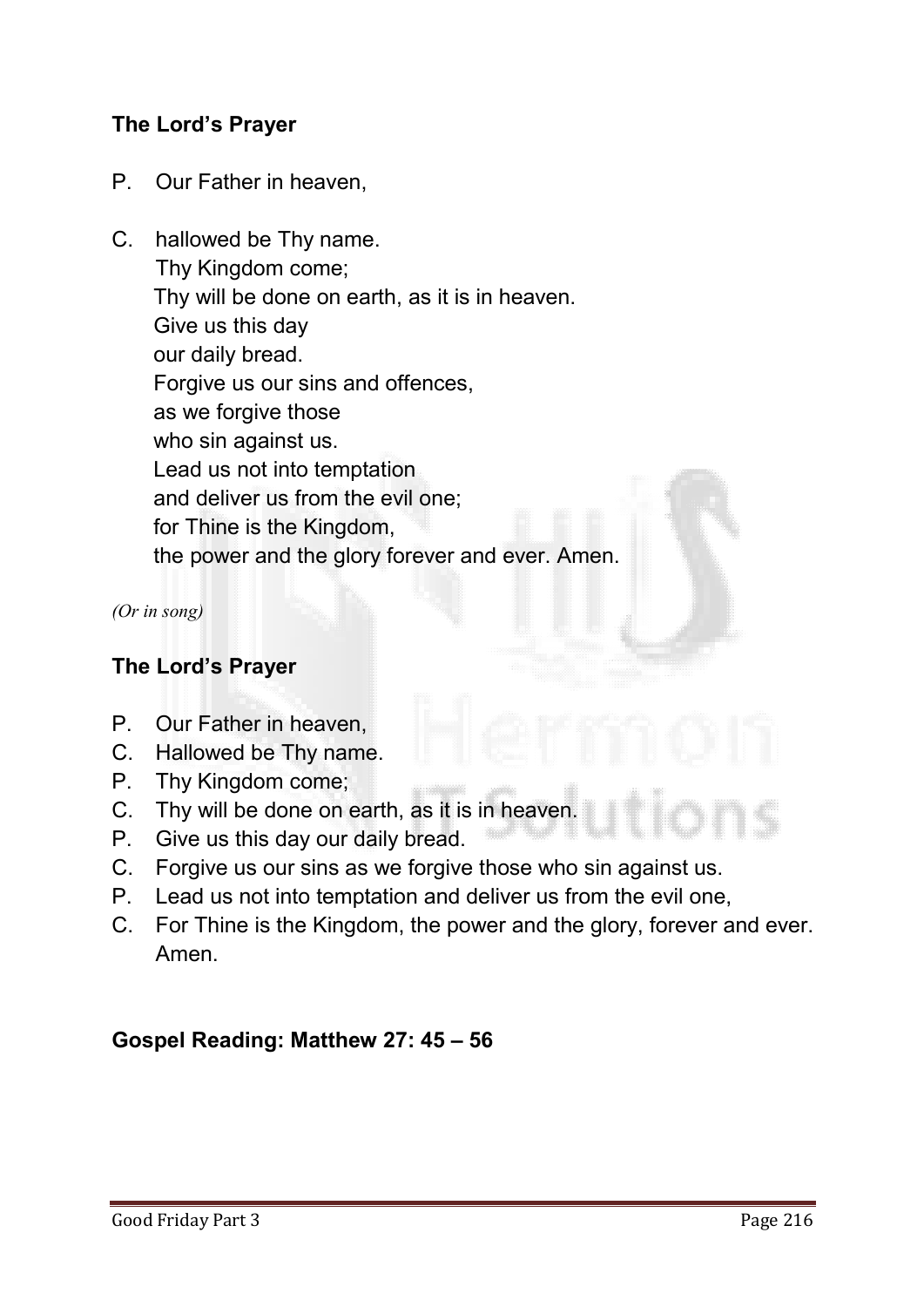# Nikhya Vishwaasa Pramaanam (Pg.29)

- **P. Pithaavaaya Sarva Shakthanaaya,**
- **C. akaashathinteyum bhoomiyudeyum, kaanappedunnavayum kaanappedaathavayum-aaya, sakalathinteyum srshtaavaaya, sathyeka Dhaivathil njangal vishwasikkunnu.**

**Dhaivathinte eka Puthranum, sarva lokangalkkum munpe Pithaavil-ninnu janichavanum; prakaashathil ninnulla Prakaashavum, sathya Dhaivathil ninnulla sathya Dhaivavum; janichavanum srshtiyallaathavanum, thathwathil Pithaavinodu ekathwamullavanum, sakala srshtikkum mukhaantharam aayavanum; manushyaraaya njangalkkum, njangalude rakshakkum-vendi, swargathil ninnu irangi, Vishudha-Roohaayaal kanyaka Mariyaamil-ninnu jadam dharichu Manushyan-aayi; Ponthiyos Peelaathosinte naalukalil, njangalkku vendi krooshikkappettu, kashtathayanubhavichu, marichu, adakkappettu, thiruhitha prakaaram moonnaam-dhivasam uyarthezhunnettu, swargathilekku kareri, Thante Pithaavinte valathu bhaagath-irikunnavanum, avasaanamillaatha Raajathwam ullavanum, jeevich-irikkunnavareyum, marichavareyum vidhippaan, Thante mahaa-prabhaavathode, iniyum varuvaan-irikkunnavanum aaya Yeshu Mashiha aaya eka Karthaavilum njangal vishwasikkunnu.**

**Sakalatheyum jeevippikkunna Karthaavum;**

**Pithaavil-ninnu purappettu, Pithaavinodum, Puthranodum-koode vandhikkappettu sthuthikkappedunnavanum; nibyanmaarum, sleehanmaarum mukhaantharam samsaarichavanum-aaya, jeevanum vishudhiyum ulla, eka Roohaayilum, kaatholikavum, apostholikavum aaya eka vishudha Sabhayilum njangal vishwasikkunnu.**

**Paapa mochanathinulla maamodheesa onnu maathramennu njangal ettu paranju, marichavarude uyirthezhunnelpinum, varuvaan-irikkunna lokathile puthiya jeevanum, njangal nokki paarkkukayum cheiyyunnu. Amen.**

- **D. Baarekmaar. Sthauman kaalos.**
- **C. Kuriyelaayisson.**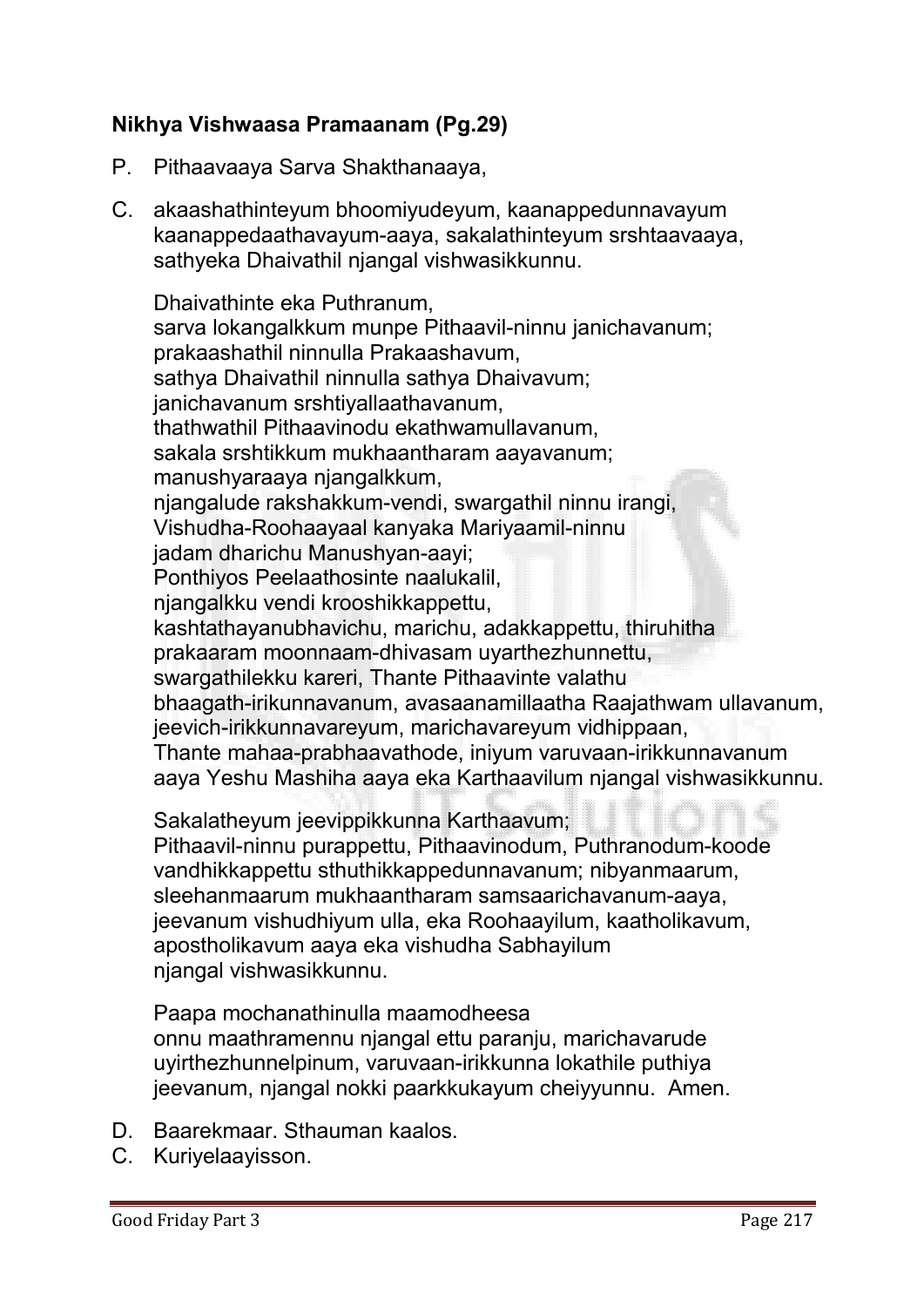# Nicene Creed

- **P. We believe in the one true God, the Father Almighty;**
- **C. Maker of heaven and earth and of all things visible and invisible.**

**We believe in one Lord Jesus Christ, the only-begotten Son of God, begotten of the Father before all worlds; Light of light, very God of very God; begotten not made, being of one substance with the Father, by whom all things were made; who, for us and for our salvation, came down from heaven and was incarnate by the Holy Spirit of the virgin Mary, and was made Man; He was crucified also for us in the days of Pontius Pilate; He suffered and died and was buried; on the third day He rose again by His own holy will, ascended into heaven and sits at the right hand of the Father; He shall come again with glory, to judge both the living and the dead; and of His Kingdom, there will be no end.** 

**We believe in the Holy Spirit, the Lord and giver of life; who proceeds from the Father; who with the Father and Son together is worshipped and glorified; who spoke by the prophets and the apostles; and we believe in one holy catholic and apostolic Church.**

**We acknowledge one baptism for the forgiveness of sins and look forward to the resurrection of the dead and the new life of the world to come. Amen.** 

- **D. Bless us O Lord. Let us stand reverently.**
- **C. Lord, have mercy.**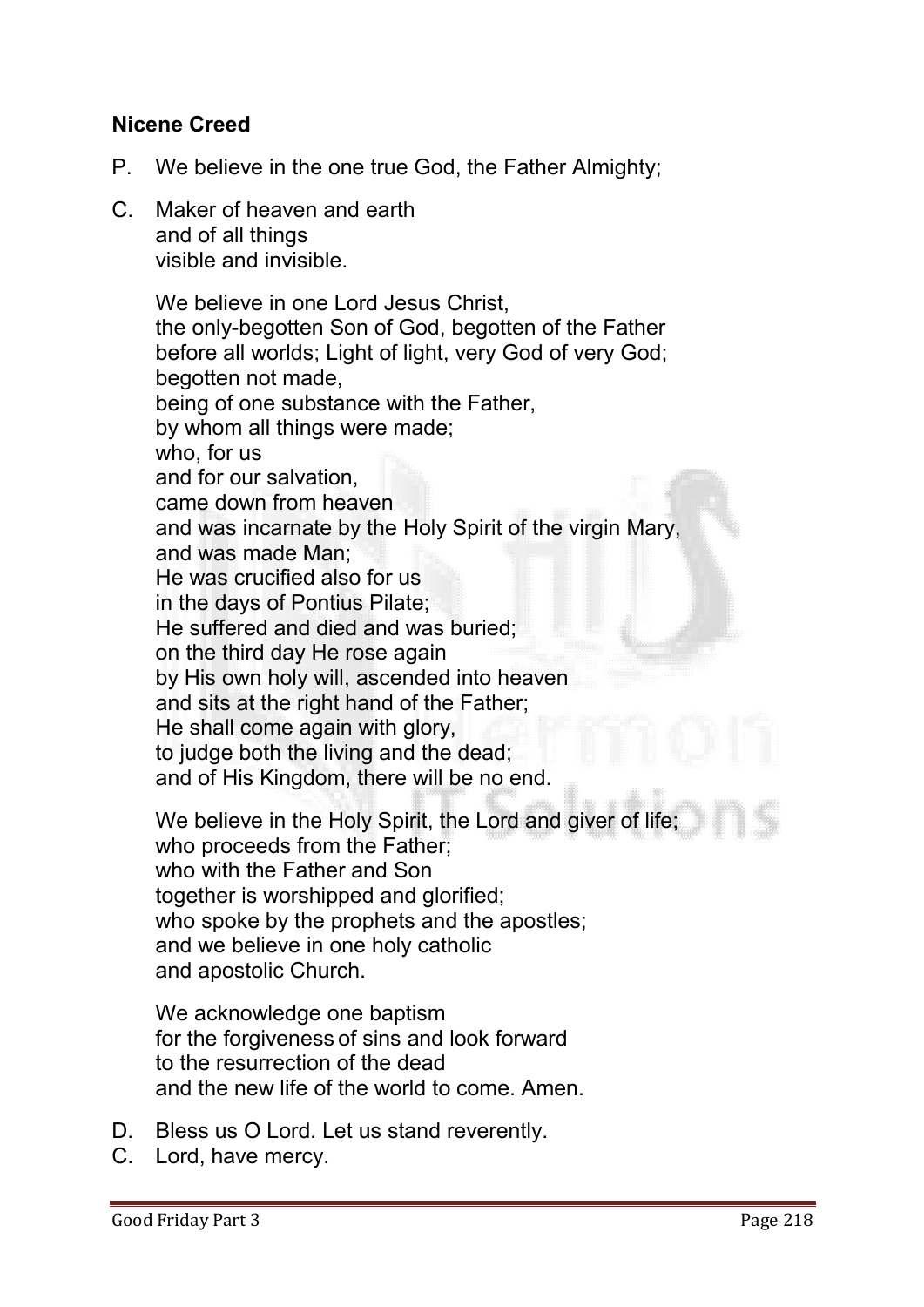# Huthaama (Pg.30)

**P. Njangalude Karthaavum, njangalude Dhaivavume, ennekkum Ninakku sthuthi, Ninakku sthuthi, Ninakku sthuthi.**

**Njangalude Karthaaveshu Mashihaaye, Ninte krupayaalum, dhaaraalamaaya karunayaalum, njangalude praarthanakal kettu, njangalude shushroosha kaikkollename.**

**Njangalude Karthaavum Dhaivavume, njangalude sahaayathinu Nee vannu, ennekkum njangale vishudharaakkename.** 

**Njangalude Karthaave,** 

**njangalude shushroosha Ninakku ramyavum, njangalude namaskaaram Ninakku prasaadhakaravum, njangalude apeksha Ninakku sweekaaryavum, njangalude praarthana Ninakku bahumaanakaravum aayirikkename.** 

T Solution

**Karthaave, Ninte anugrahangalum, karunakalum, sahaayangalum, krupakalum, dhaiveekamaaya Ninte sakala dhaanangalum, balaheenaraaya njangalude melum, balaheenathayulla njangalude vargathinmelum, vannu aavasichu, ennekkum paarkumaar-aakaname.**

**C. Amen.**

*(Allenkil)*

# Huthaama (Pg.31)

**P. Sathya vishwaasikalkku balamulla kottayaayi, pishaachukalku bhayankaravum, maalaakhamaarku bahumaanyavum-aaya Dhaiva Puthrante vandhyamaya sleeba, raapakal namme kaathu marachukollumaraakatte.** 

**Dhushta manushyarude kopathil-ninnum, pishaachukkaludeyum, avishwaasikaludeyum asooyayil-ninnum, upadhravakaram-aaya adhikaarangalil-ninnum, karunayillaatha yajamaananmaarude kaikalil-ninnum, rahasyavum, parasyavum-aaya sakala shathrukkalil-ninnum, Saathante kanikalil-ninnum, aathmaavineyum, shareeratheyum kleshippikkunna dhurvikaarangalil-ninnum,**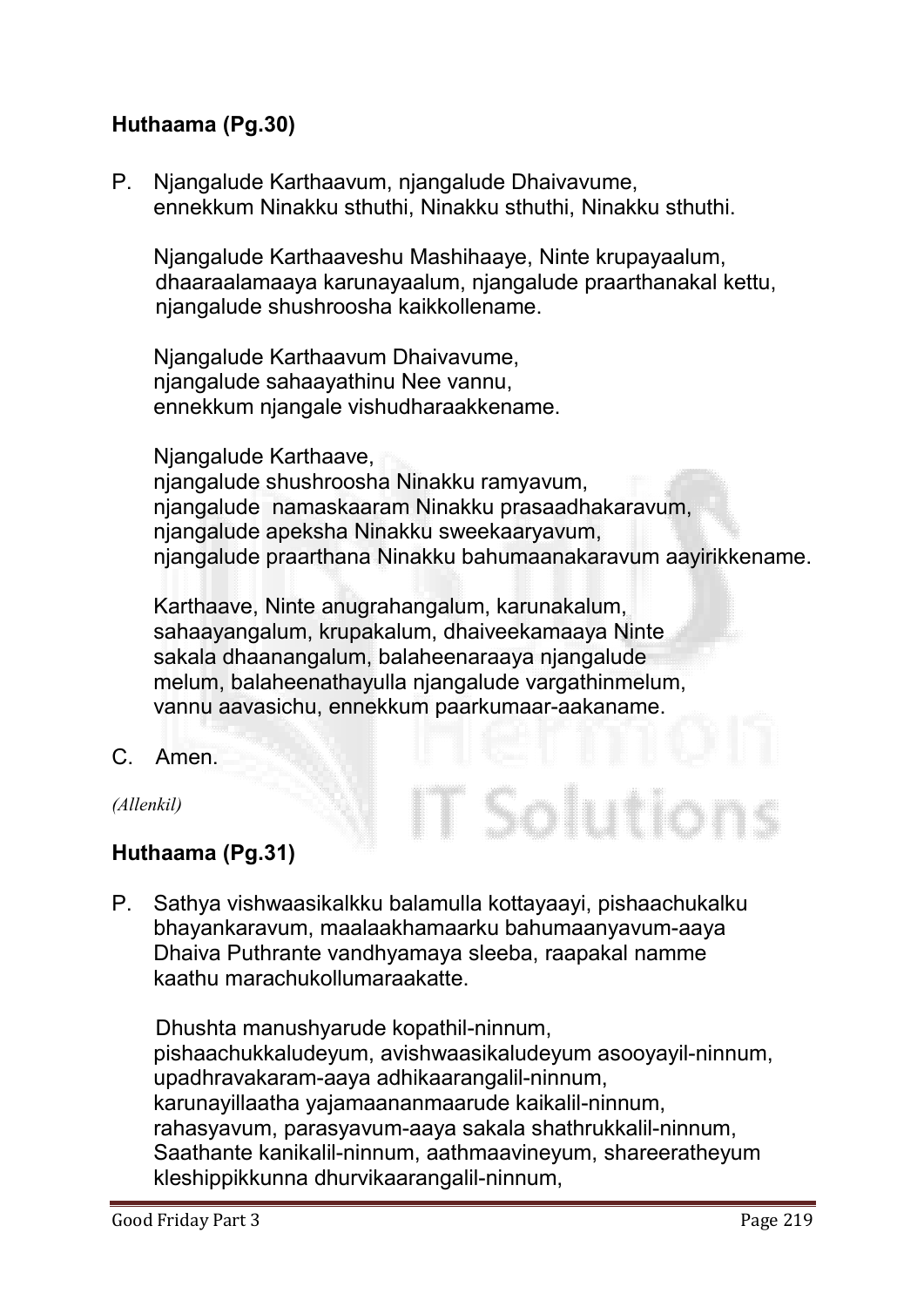# Closing Prayer

**P. Our Lord and our God, praise be to You forever, praise be to You, praise be to You.**

**Our Lord Jesus Christ, by Your grace and infinite mercy, hear our prayers and accept our worship.** 

**Our Lord and our God, come to our help and make us holy forever.** 

**Our Lord, may our worship be pleasing to You, our adoration agreeable, our supplications acceptable, and our prayers honourable to You.** 

**O Lord, may Your blessings, mercies, help, grace and all Your divine gifts, descend upon us who are weak, and dwell with the potentially weak humanity forever.**

**C. Amen.**

*(Or)*

# Closing Prayer

**P. May we be guarded and protected day and night by the glorious cross of the Son of God which is the strong fortress for true believers, the terror for devils and the glory of the angels.** 

**May the Lord save us and protect us all through our lives, from the wrath of evil human beings, the envy of Satan and non believers, harassing authorities, the clutches of merciless superiors, all known and unknown enemies,** 

Solutions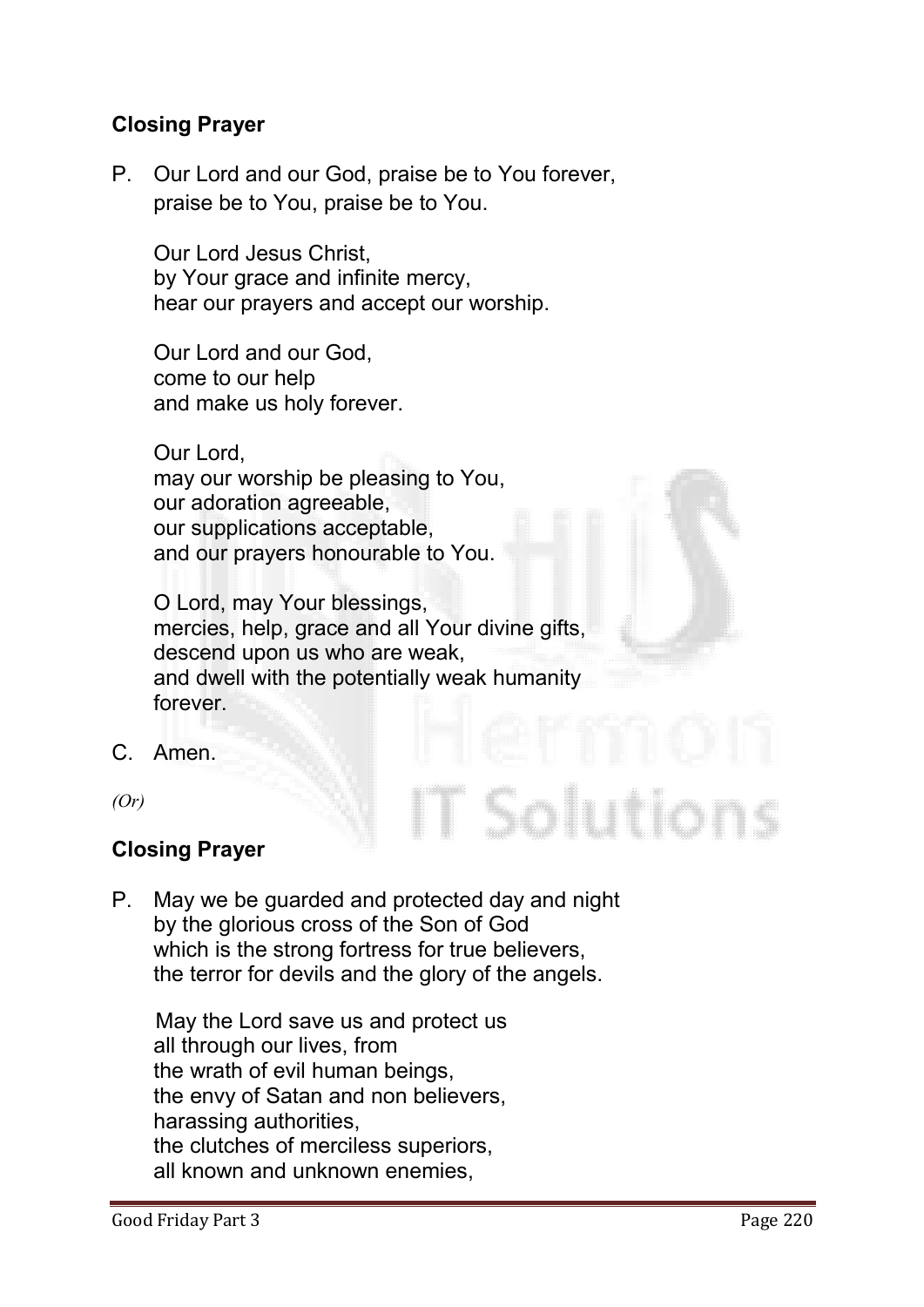**paapathinte ella shakthiyil-ninnum,** 

**Karthaavu, namme veendeduthu, nammude aayushkaalam muzhuvanum, kaathu-kollukayum cheiyyumaaraakatte.**

**C. Amen.**

# Asheervaadham (Pg.31)

**P. Aakaashavum, bhoomiyum srshticha Karthaavinaal, ningal ellaavarum anugraheethar-aakunnu.**

**Athmeeyamaaya ee shushrooshayil, njangalodu-koode orungi vannu sambandhicha ellaavareyum, Dhaivamaaya Karthaavu anugrahichu, shudheekarikatte.**

**Pithaavum, Puthranum, Parishudha Roohaayum aaya Dhaivam, balaheenathayum, kuravumulla nammude praarthanakal, unnathamaaya Thante simhaasanathin munpaake, kelkkukayum, kaikkollukayum, cheiyyumaaraakatte.**

**C. Amen.**

# T Solutions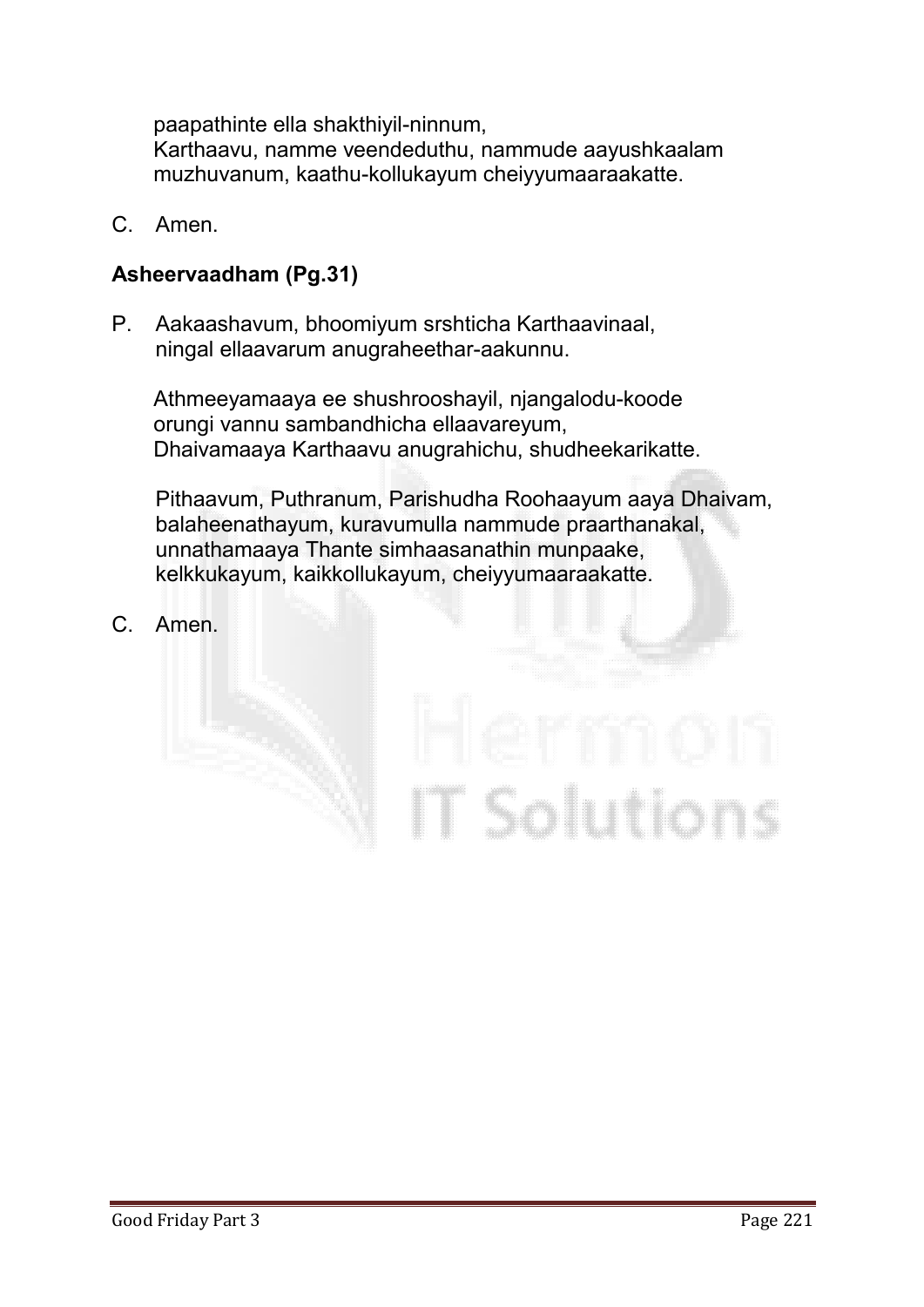**the snares of Satan, evil desires that affect both body and soul and all the powers of sin.**

**C. Amen.**

#### Benediction

**P. Blessed are you by the Lord, who made the heavens and the earth.** 

> **May the Lord God bless and sanctify all of you, who have come prepared, and joined us in this spiritual worship.**

**May our humble and inadequate prayers, be heard and accepted before the glorious throne of the Triune God, the Father, the Son and the Holy Spirit.**

**C. Amen.**

# **T** Solutions